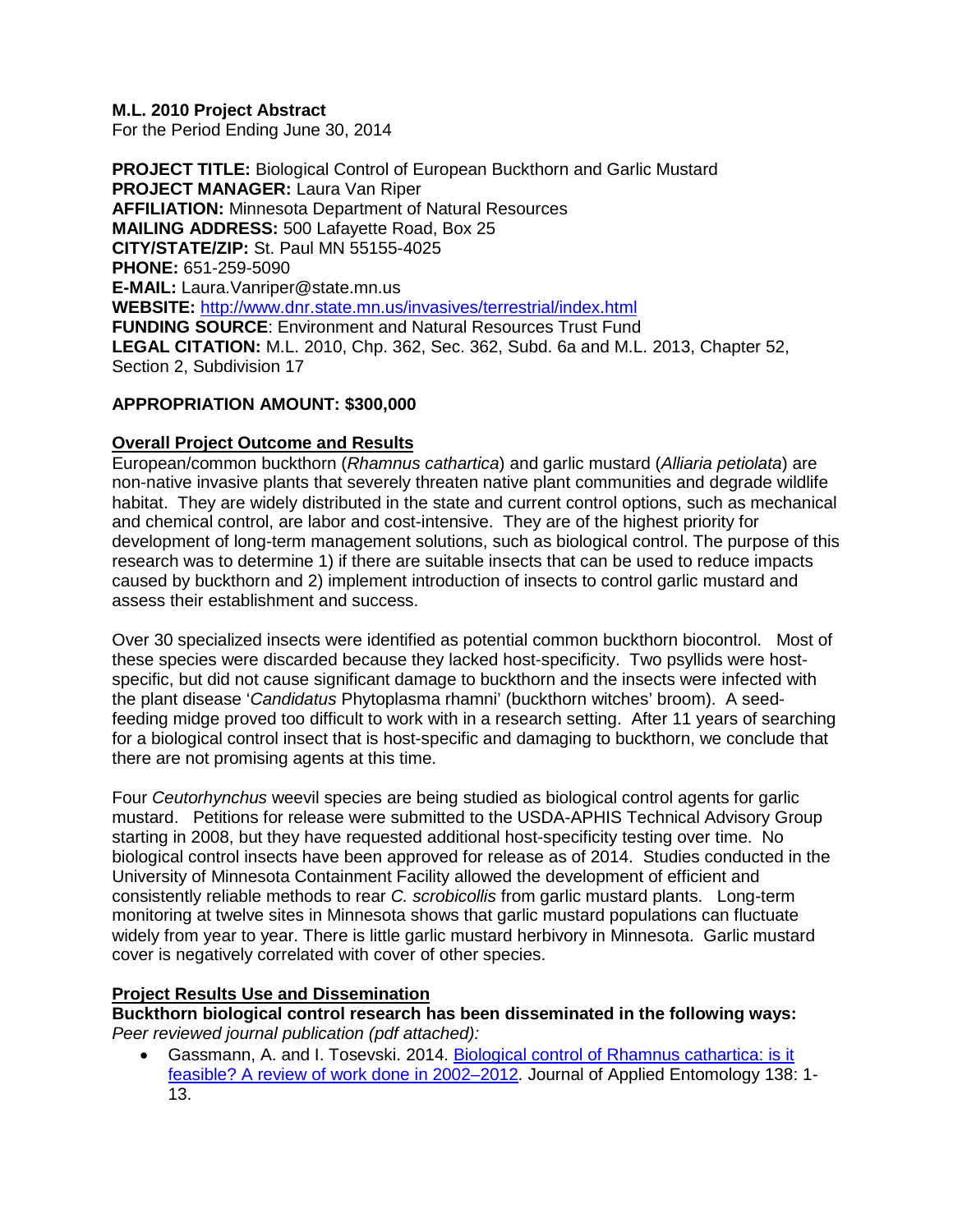*CABI Report Summary (pdf attached):*

• Gassmann, A., A. Leroux, M. Bennett, M. Penic, N. Haefliger, R. Eschen, J. Jović and I. Toševski. 2012. Report 2010–12: Biological control of common buckthorn, *Rhamnus cathartica*. CABI Europe-Switzerland. CABI Ref: VM01730.

*Poster presentations at conferences:*

- Gassman, Andre, Laura C. Van Riper\*, and Luke C. Skinner. Conclusions from 11 Years of Buckthorn Biocontrol Research. Ecological Society of America Conference. 4- 9 August 2013. La Crosse, WI.
- Gassman, Andre, Laura C. Van Riper\*, and Luke C. Skinner. Conclusions from 11 Years of Buckthorn Biocontrol Research. Upper Midwest Invasive Species Conference. 29-31 Oct 2012. La Crosse, WI.
- Gassman, Andre, Laura Van Riper\*, and Luke C. Skinner. Developing Biological Control for Common and Glossy Buckthorn. Invasive Plants Symposium, Dec. 2011. Milwaukee, WI.
- Gassman, Andre, Laura Van Riper\*, and Luke C. Skinner. Developing Biological Control for Common and Glossy Buckthorn. Minnesota-Wisconsin Invasive Species Conference, 2-10 Nov 2010. St. Paul, MN.

*Webpage created on MN DNR website:*

• <http://www.dnr.state.mn.us/invasives/terrestrialplants/woody/buckthorn/biocontrol.html>

### **Garlic mustard biological control research has been disseminated in the following ways:** *Peer reviewed journal publication (pdf attached):*

- Becker, R.L., E.J.S. Katovich, H.L. Hinz, E. Gerber, D.W. Ragsdale, R.C. Venette, D.N. McDougall, R. Reardon, L.C. Van Riper, L.C. Skinner, and D.A. Landis. 2013. The Garlic Mustard (*Alliaria petiolata*) Case, What Makes a Good Biological Control Target. The Intersection of Science, Perspectives, Policy and Regulation. pp. 332-339 *In* Proc. XIII International Symposium on Biological Control of Weeds (ISBCW). Sept. 11-16, 2011. Waikoloa, Hawaii. Wu, Yun; Johnson, Tracy; Sing, Sharlene; Raghu, S.; Wheeler, Greg; Pratt, Paul; Warner, Keith; Center, Ted; Goolsby, John; and Reardon, Richard, Editors. USDA Forest Service, FHTET-2012-07. January 2013. 536 p. <http://www.invasive.org/publications/xiiisymposium/>
- *U.S. Forest Service Technology Transfer document:*
	- Becker, Roger, Esther Gerber, Hariet L. Hinz, Elizabeth Katovich, Brendon Panke, Richard Reardon, Mark Renz, and Laura Van Riper. 2013. Biology and Biological Control of garlic Mustard. US Forest Service Forest Technology Enterprise Team publication FHTET-2012-05. [http://www.fs.fed.us/foresthealth/technology/pdfs/GarlicMustardBiocontrol\\_FHTET-2012-](http://www.fs.fed.us/foresthealth/technology/pdfs/GarlicMustardBiocontrol_FHTET-2012-05.pdf) [05.pdf](http://www.fs.fed.us/foresthealth/technology/pdfs/GarlicMustardBiocontrol_FHTET-2012-05.pdf) [Accessed May 2014].

*Reports to the Environment and Natural Resources Trust Fund (pdfs attached):*

- Katovich, E.J. and Becker, R.L. 2014. Garlic mustard biological control: Developing biological control insects, working towards field release.
- Van Riper, L.C. and Becker, R.L. 2014. Garlic mustard (*Alliaria petiolata*) monitoring in Minnesota: 2005-2013.

*Presentations:*

• E. J. S. Katovich. Upper Midwest Invasive Species Conference. November, 2010. St. Paul, MN. Biocontrol of Garlic Mustard and Buckthorn, an Update.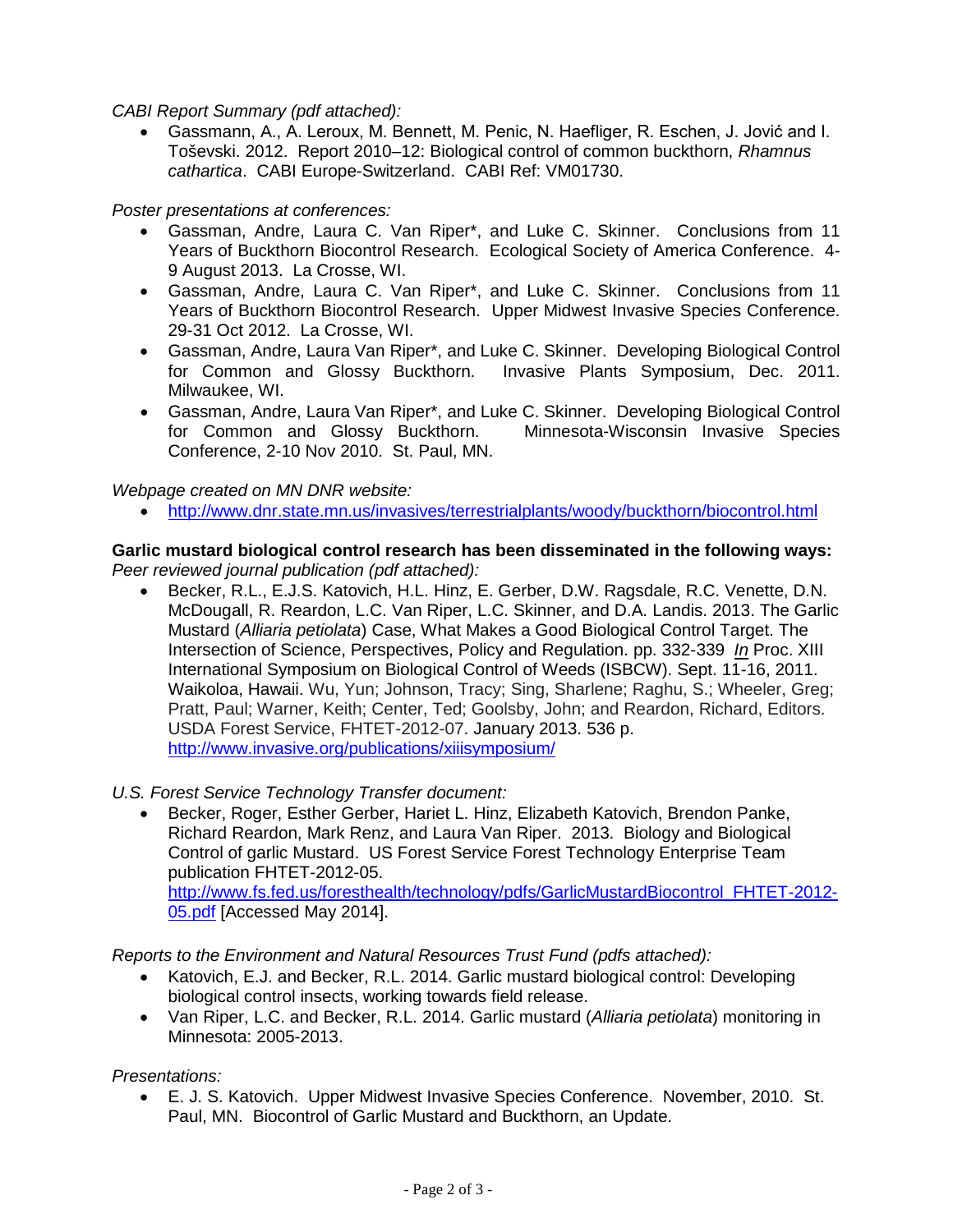- E. J. S. Katovich. XIII International Symposium on Biological Control of Weeds. September, 2011. Waikoloa, Hawaii. Biological Control of Garlic Mustard, *Alliaria petiolata*, with the Root and Crown- Boring Weevil, *Ceutorhynchus scrobicollis*.
- E. J. S. Katovich. Ontario Invasive Plant Council, Annual General Meeting and Conference. October, 2011. Picton, Ontario. Potential for the Biological Control of Garlic Mustard.
- E. J. S. Katovich. Upper Midwest Invasive Species Conference. October, 2012. La Crosse, WI. Biological Control of Garlic Mustard with a Seed-Feeding Weevil.
- E. J. S. Katovich. Biological Control of Northeastern Weeds-2013 Cooperators Meeting. February, 2013. Trenton, New Jersey. Garlic Mustard Biocontrol: Current Status and Future Directions.
- E. J. S. Katovich. Technical Advisory Group For the Biological Control of Weeds, Annual Meeting. June, 2013. Washington, D.C. *Ceutorhynchus scrobicollis* as a Potential Biocontrol Agent of Garlic Mustard, *Alliaria Petiolata.*
- E. J. S. Katovich. University of Minnesota, guest lecturer for AGRO 4505: Biology, Ecology and Management of Invasive Plants. Biological Control of Invasive Plants. 2010-2014.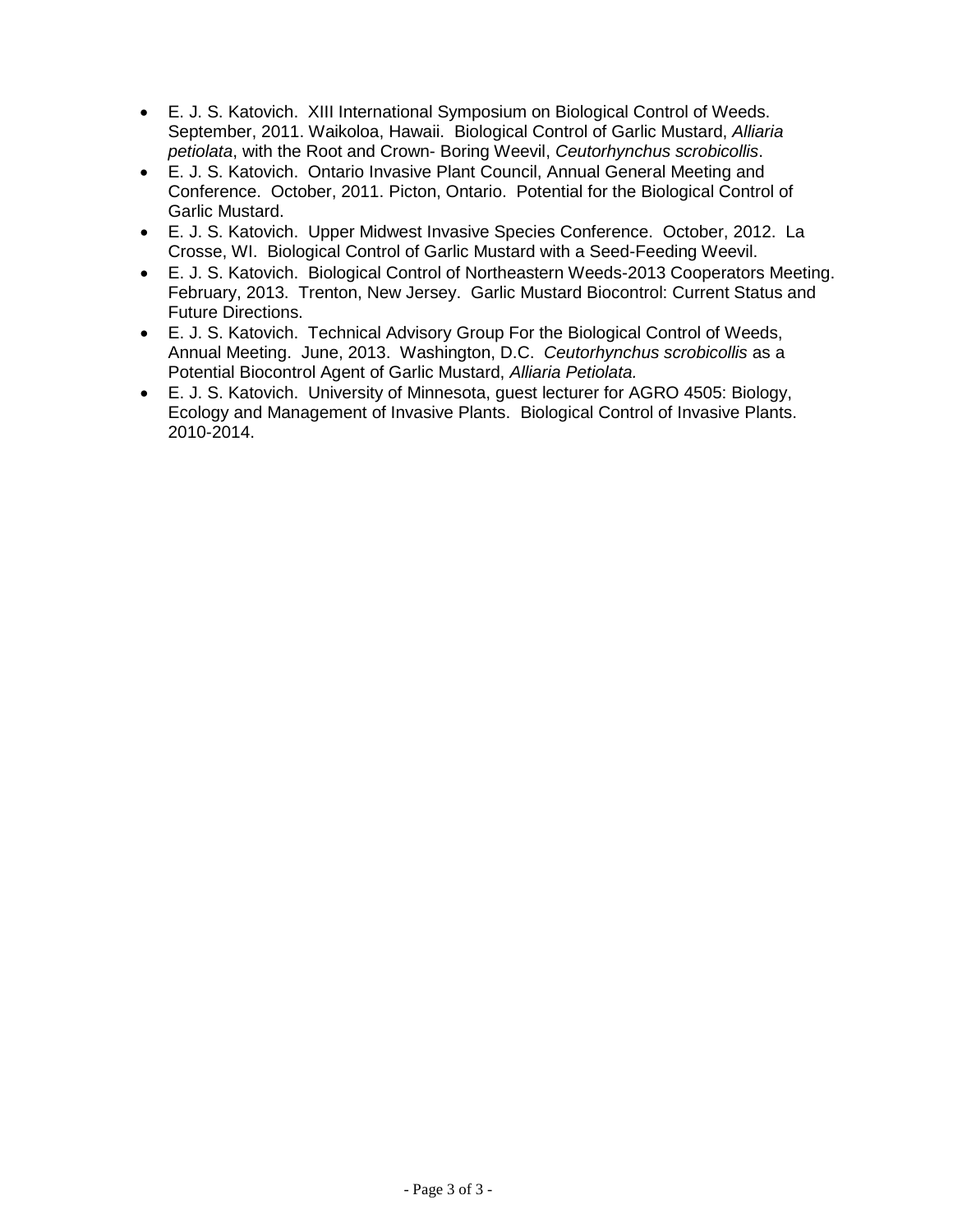# **2010 Environmental and Natural Resources Trust Fund ENRTF Work Program Amendment Final Report**

| Date of Report:                    | August 15, 2014     |
|------------------------------------|---------------------|
| <b>Date of Next Status Report:</b> | <b>Final Report</b> |
| Date of Work program Approval:     | June 3, 2010        |
| <b>Project Completion Date:</b>    | June 30, 2014       |

### **I. PROJECT TITLE: Biological Control of European Buckthorn and Garlic Mustard**

**Project Manager**: Laura Van Riper **Affiliation:** Minnesota Department of Natural Resources **Address:** 500 Lafayette Road, Box 25 St. Paul, MN 55155-4025 **Telephone number**: 651-259-5090 **Email**: laura.vanriper@state.mn.us

**Location:** State, county and federal parks, forests, nature preserves and wildlife management areas; roadsides private woodlots and agricultural lands statewide.

| <b>Total ENRTF Project Budget:</b> | <b>ENRTF Appropriation: \$300,000</b> |
|------------------------------------|---------------------------------------|
|                                    | <b>Minus Amount Spent: \$300,000</b>  |
|                                    | <b>Equal Balance: \$0</b>             |

**Legal Citation: M.L. 2010, Chp. 362, Sec. 362, Subd. 6a** and **M.L. 2013, Chapter 52, Section 2, Subdivision 17**

#### **Appropriation Language:**

The availability of the appropriations for the following projects are extended to June 30, 2014: (6) Laws 2010, chapter 362, section 2, subdivision 6, paragraph (a), Biological Control of European Buckthorn and Garlic Mustard

\$300,000 is from the trust fund to the commissioner of natural resources in cooperation with the commissioner of agriculture to continue the development and implementation of biological control for European buckthorn and garlic mustard. This appropriation 14.2 is available until June 30, 2014, by which time the project must be completed and final products delivered.

An extension is requested to complete activity 2: Introduction and evaluation of Garlic Mustard biological control agents in MN. While a petition for release of the biocontrol weevil *Ceutorhynchus scrobicollis* was submitted to the USDA in 2011, no decision has been made by the agency. Without the insect being approved for release, we were not able to complete the tasks in the work plan. We are requesting a one year extension to continue to work on the actions in Activity 2. This one-year extension is contingent on legislative approval.

Amendment Approved: May 9, 2013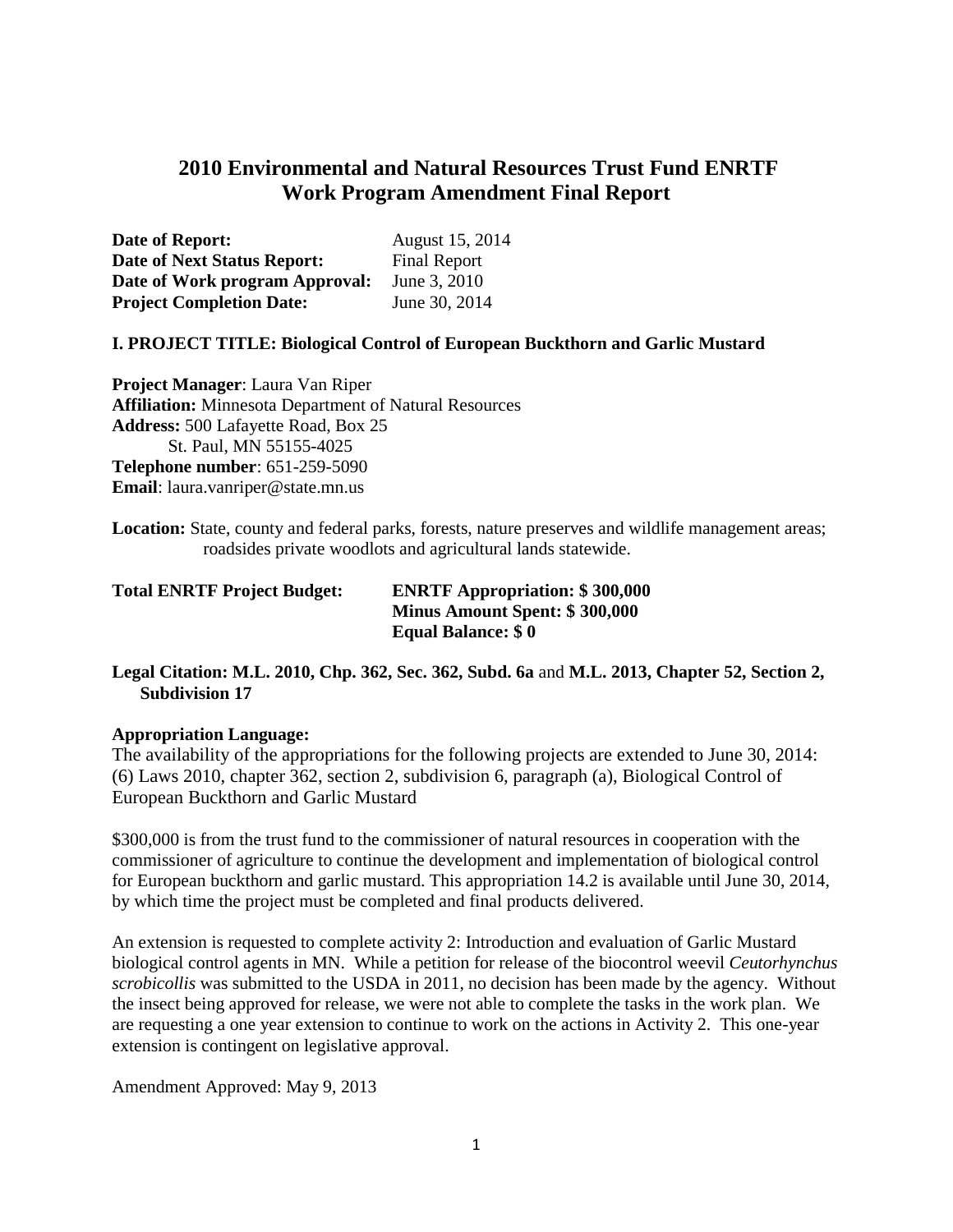### **II. FINAL PROJECT SUMMARY AND RESULTS**:

European/common buckthorn (*Rhamnus cathartica*) and garlic mustard (*Alliaria petiolata*) are nonnative invasive plants that severely threaten native plant communities and degrade wildlife habitat. They are widely distributed in the state and current control options, such as mechanical and chemical control, are labor and cost-intensive. They are of the highest priority for development of long-term management solutions, such as biological control. The purpose of this research was to determine 1) if there are suitable insects that can be used to reduce impacts caused by buckthorn and 2) implement introduction of insects to control garlic mustard and assess their establishment and success.

Over 30 specialized insects were identified as potential common buckthorn biocontrol. Most of these species were discarded because they lacked host-specificity. Two psyllids were host-specific, but did not cause significant damage to buckthorn and the insects were infected with the plant disease '*Candidatus* Phytoplasma rhamni' (buckthorn witches' broom). A seed-feeding midge proved too difficult to work with in a research setting. After 11 years of searching for a biological control insect that is host-specific and damaging to buckthorn, we conclude that there are not promising agents at this time.

Four *Ceutorhynchus* weevil species are being studied as biological control agents for garlic mustard. Petitions for release were submitted to the USDA-APHIS Technical Advisory Group starting in 2008, but they have requested additional host-specificity testing over time. No biological control insects have been approved for release as of 2014. Studies conducted in the University of Minnesota Containment Facility allowed the development of efficient and consistently reliable methods to rear *C. scrobicollis* from garlic mustard plants. Long-term monitoring at twelve sites in Minnesota shows that garlic mustard populations can fluctuate widely from year to year. There is little garlic mustard herbivory in Minnesota. Garlic mustard cover is negatively correlated with cover of other species.

# **III. PROGRESS SUMMARY AS OF** *(12/30/13)***:**

### **Update (12/30/13):**

The buckthorn project (Activity 1) had been completed as of 6/30/2013. Since that time a journal article resulting from that work has been accepted for publication by the Journal of Applied Entomology.

A contract with the University of Minnesota for the garlic mustard work in Activity 2 was written and signed. Garlic mustard monitoring data was collected in October 2013. Also in October 2013 a letter was submitted to the USDA APHIS Technical Advisory Group (TAG) with the plant species that we propose for additional host-specificity testing.

### **Update (06/30/13):**

Buckthorn biocontrol research was completed and a final report submitted by CABI. CABI has also developed a draft journal article that will be submitted for publication in the journal "Biological Control". The final report is attached to this summary. Numerous potential biocontrol insects for common and glossy buckthorn were screened for host-specificity and impacts. After 11 years of searching for a biocontrol insect that is both host-specific and damaging to common buckthorn, we conclude that we do not have any promising agents at this time. The journal article will be summarize the results of the buckthorn biocontrol research so the results will be available if a new buckthorn biocontrol project is initiated in the future.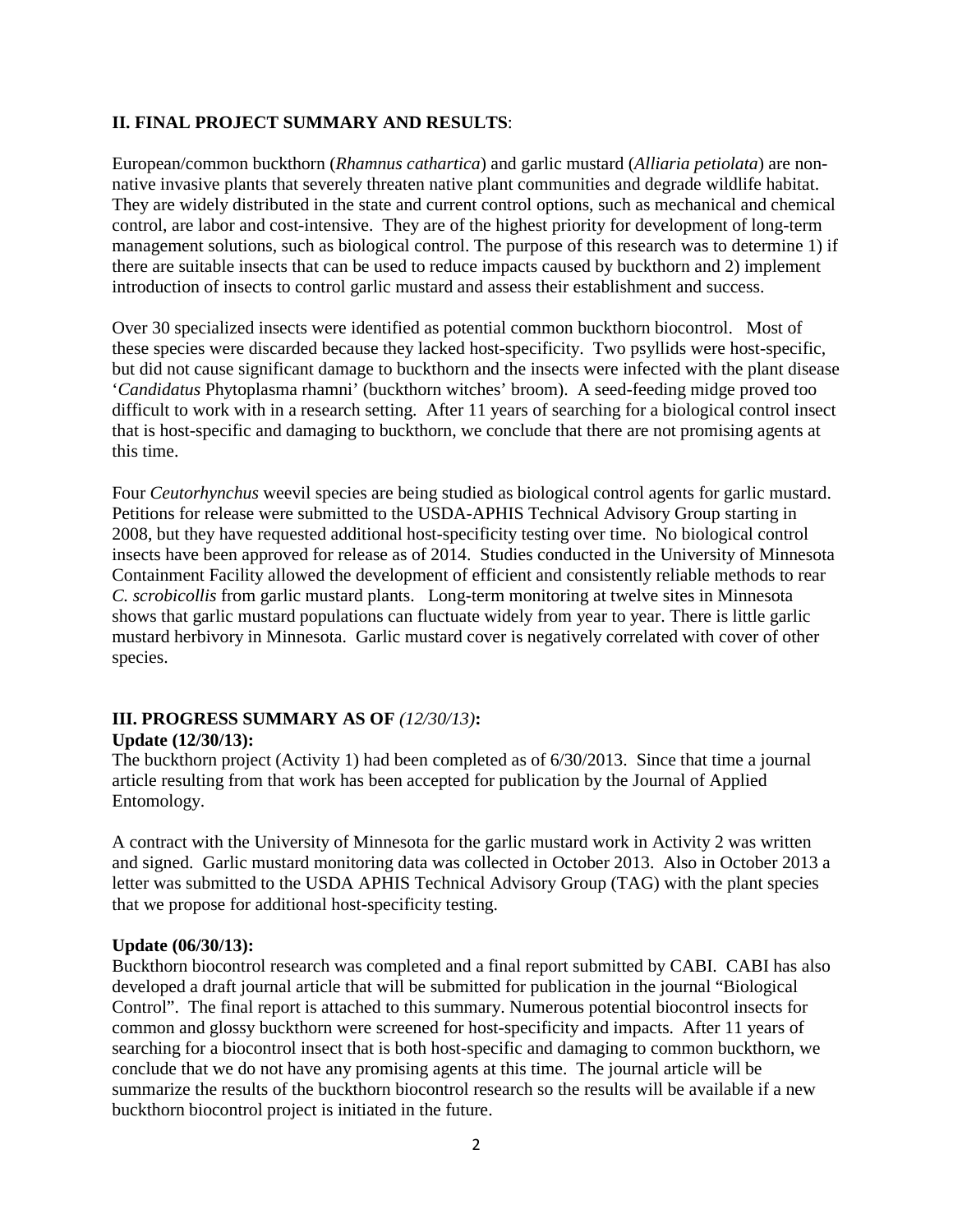Garlic mustard monitoring of field sites was conducted in October 2012 and June 2013. Lab studies continued to develop mustard propagation methods and *C. scrobicollis* rearing protocols in the High Containment facility the University of Minnesota in anticipation of permission to release *C .scrobicollis* into the field for the biocontrol of garlic mustard. In May and June 2013 we received communication from the USDA APHIS Technical Advisory Group regarding the petition for release of *C. scrobicollis*. The petition was rejected based on the desire to see additional Threatened and Endangered mustard species undergo host-specificity testing. Dr. Katovich and Dr. Becker will work with the US Fish and Wildlife Service on developing a list of species to be tested and obtaining the seeds. At this time, we do not know the final number of additional species that need to be tested, but it appears that it will be fairly small as many of the species have already been tested.

### **Update (09/30/12):**

Buckthorn biocontrol research was completed and a final report submitted by CABI. Due to the difficulties surrounding currently studied agents and the low probability of finding additional potential agents, it has been decided that buckthorn biocontrol research will not be pursued into the future. The remaining psyllid potential biocontrol agents had issues with a lack of impact on buckthorn and potentially carrying a phytoplasma (plant disease) that is not known to be in the United States. The researchers were not able to work with the remaining seed-feeding midge in a research setting as they could not obtain fruiting trees of buckthorn species. The research that has been done on buckthorn biocontrol will be written into a journal article so that others may learn from this research and to provide a starting point if someone were to reinitiate buckthorn biocontrol research in the future.

There has been no notification from the USDA Technical Advisory Group (TAG) as to the status of the petition for the release of *Ceutorhynchus scrobicollis* as a biological control insect for garlic mustard. The petition was submitted to TAG in September of 2011. Garlic mustard monitoring data was collected from the 12 permanent monitoring sites in June 2012. Studies to maximize the reliability and production of *C. scrobicollis* rearing have been carried out. A 3 month aestivation time allows for the greatest production of insects. A study looking at the effect of the soil mixtures has found that the addition of 3 to 4 cm of greenhouse soil can aid in *C. scrobicollis* pupal survival and result in an increase in the number of insects reared. Work continues on updating and revising a manual for propagating garlic mustard and rearing *C. scrobicollis*.

#### **Update (02/28/12):**

Garlic mustard monitoring was conducted in October 2011. Data has been entered and data analysis has begun. Garlic mustard continues to be widespread. Of the 12 monitoring sites, the average percent cover of garlic mustard in June 2011 ranged from 6% garlic mustard cover at the lowest cover site to 65% garlic mustard cover at the highest cover site. There has been no notification from the USDA Technical Advisory Group (TAG) as to the status of the petition for the release of *Ceutorhynchus scrobicollis* as a biological control insect for garlic mustard.

Buckthorn biological control research at CABI Europe-Switzerland found that the potential biocontrol insect *Trichochermes walkeri* proved to be infected with '*Ca.* Phytoplasma rhamni' at a very high rate in almost all sampled localities. In Europe, *R. cathartica* trees were found to be infected with '*Candidatus* Phytoplasma rhamni' at almost all surveyed localities. Researchers did not find evidence of negative plant-soil feedback by mature *R. cathartica* on conspecifics that could explain low seedling numbers of *R. cathartica* in the native range.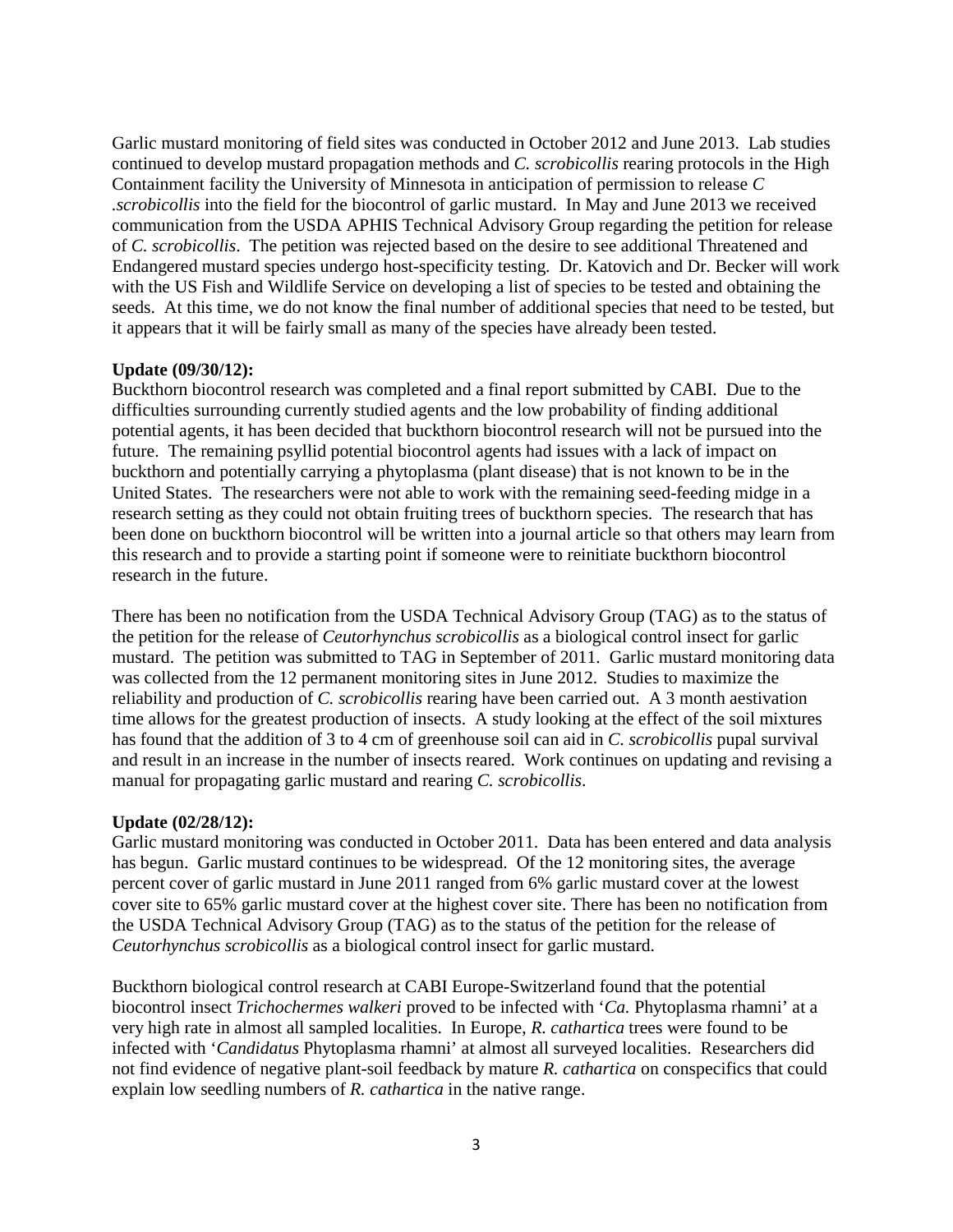Sixty buckthorn plants throughout Minnesota and the Midwest were sampled and tested for the presence of the buckthorn phytoplasma disease '*Candidatus* Phytoplasma rhamni'. None of the samples were found to be positive for the phytoplasma.

## **Update (09/30/11):**

The garlic mustard biocontrol host-specificity was completed by researchers at CABI Europe-Switzerland and the University of Minnesota. The results were written up and the petition was submitted to the USDA Technical Advisory Group (TAG) on September 8, 2011. The petition was a supplement to the original petition number 08-05, submitted April 2008. The petition title was: A Petition for the Introduction, Experimental Release and Open-Field Release of the Root-Mining Weevil *Ceutorhynchus scrobicollis* (Coleoptera: Curculionidae) for the Biological control of Garlic Mustard (*Alliaria petiolota*) in North America . The petitioner was Dr. Luke Skinner. The Technical Advisory Group will review the petition and recommend to USDA-APHIS whether or not the garlic mustard biocontrol insect *C. scrobicollis* should be approved for release in the United States.

Research continues at CABI Europe-Switzerland on buckthorn biological control. Work focuses on the insects *T. walkeri, W. krumbholzi* and the phytoplasma disease '*Candidatus* Phytoplasma rhamni'. Using LCCMR funds, a contract was written with Dr. Roger Becker at the University of Minnesota to test buckthorn plants from the United States for presence of the phytoplasma.

Using LCCMR funds, a contract was written with Dr. Roger Becker at the University of Minnesota for garlic mustard monitoring in June and October 2011.

**Update (02/28/11):** A two year contract was written with CABI Europe-Switzerland for continued research on buckthorn biological control. Goals for July 1, 2010 to June 30, 2011 include continuing to assess the feasibility of using insects *Trichochermes walkeri, Cacopsylla rhamnicolla,* and *Wachtiella krumbholzi* as biological control agents for *Rhamnus cathartica*. Additional study of the plant disease phytoplasma '*Candidatus* Phytoplasma rhamni' is necessary to determine if *T. walkeri*  could be used as a biological control agent. Additionally, researchers will work to determine the causes of the high levels of seed and seedling mortality of *R. cathartica* observed in Europe as a step toward identifying additional potential biological control agents. CABI researchers have collected samples of *Rhamnus* species and *T. walkeri* for detection of the phytoplasma. Samples of the *Rhamnus* have been analyzed and the phytoplasma has been detected in four of the countries they sampled, but trees did not show visible symptoms of the disease. Additional work has been completed in preparation for additional host specificity testing of the target insects.

A contract was written with the University of Minnesota for garlic mustard monitoring in October 2010. The results of that research are currently being analyzed. Final host specificity testing of the garlic mustard biocontrol agent *Ceutorhynchus scrobicollis* is expected to be completed by May 2011. Then a proposal for approval for release will be submitted to the USDA-APHIS Technical Advisory Group. TAG will give a recommendation as to whether the insects may be released in the United States.

# **IV. OUTLINE OF PROJECT RESULTS***:*

**Result/Activity 1:** Investigate potential insects as biological control of European Buckthorn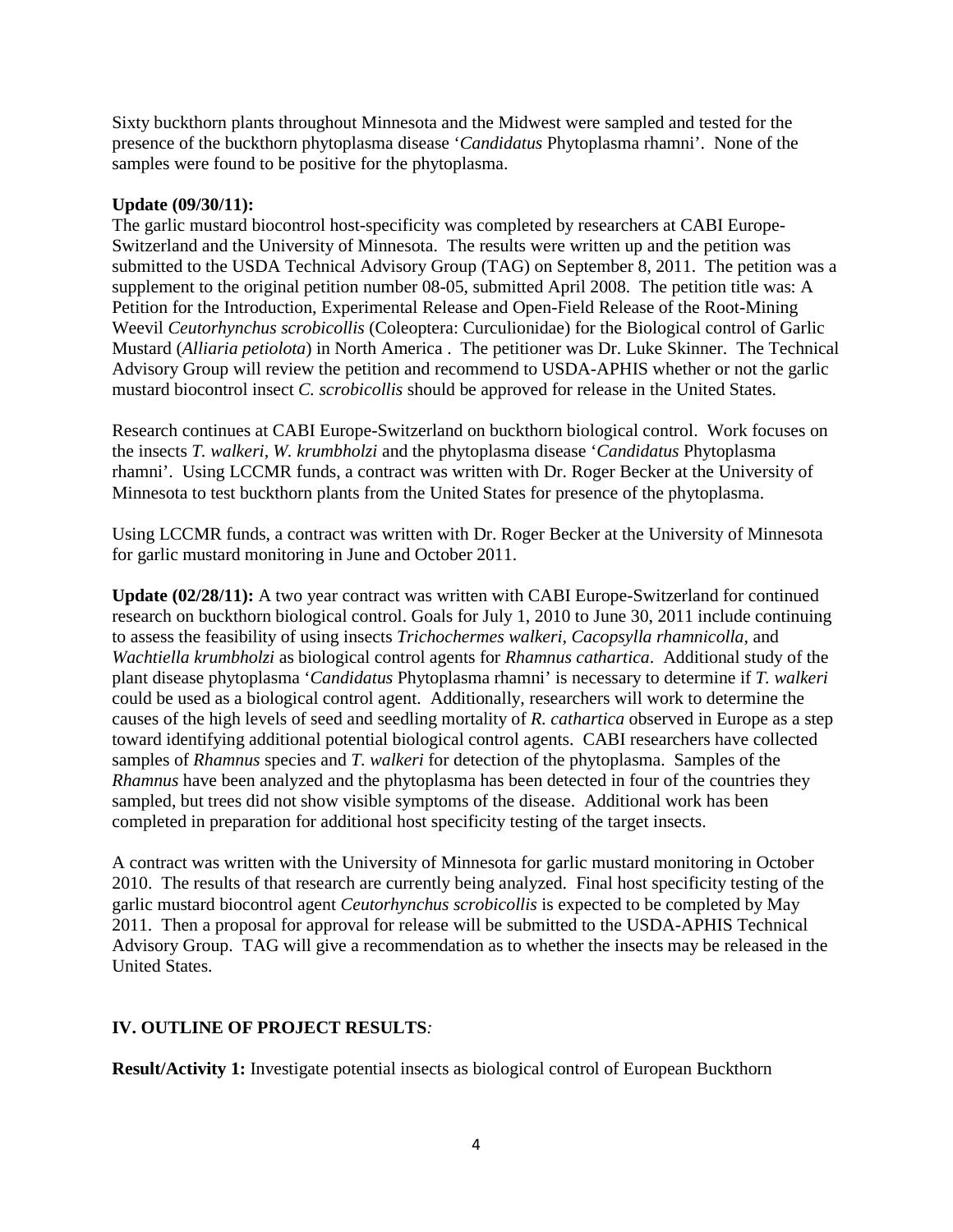**Description:** Researchers from the CABI Europe-Switzerland will continue to locate, identify and collect potential natural enemies of *Rhamnus cathartica* and *Frangula alnus* of *Rhamnus* spp in Europe. Host specificity studies (make sure the insects will not eat plants native to MN and the U.S.) will continue on the high priority insect species. Insects will be prioritized based on their perceived potential to cause damage to buckthorn by impairing growth and/or reproduction, reduce vigor, or cause structural damage. These factors can potentially lead to buckthorn mortality. Expected results include a priority list of potential control agents with information on their host specificity to native buckthorn species and other plants as determined. This information will guide future research and eliminate candidate insects that are not good potential agents. Testing is done in Europe due to availability if insects and reduce risk of importing any species prior to release. Most species are collected from the wild as cuttings or as seed. Precautions are taken to ensure no soil or other plant parts are shipped with the test plants. The plants are then grown by the researcher in Switzerland and used in testing the insects. Testing procedures are determined once the insects have been identified.

| <b>Summary Budget Information for Result/Activity 1:</b>        | <b>ENRTF Budget</b><br><b>Amount Spent</b> | \$150,000<br>\$150,000 |  |
|-----------------------------------------------------------------|--------------------------------------------|------------------------|--|
|                                                                 | <b>Balance</b>                             | \$0                    |  |
| <b>Deliverable/Outcome</b>                                      | <b>Completion Date</b>                     | <b>Budget</b>          |  |
| Field collection and host specificity testing of agents in 2010 | 2/28/11                                    | \$30,000               |  |
| and annual report summarizing results for 2010                  |                                            |                        |  |
| Field collection and host specificity testing of agents in 2011 | 9/30/11                                    | \$30,000               |  |
| Annual report summarizing results for 2011                      | 2/28/12                                    | \$30,000               |  |
| Field collection and host specificity testing of agents in 2012 | 9/30/12                                    | \$30,000               |  |
| Final report with findings and recommendations                  | 6/30/13                                    | \$30,000               |  |

### **Completion Date: 6/30/14**

#### **Results Status as of (12/30/13):**

This project was completed as of 6/30/2013. The research paper that resulted from this work was accepted for publication by Journal of Applied Entomology. The article is currently in press.

#### **Results Status as of (6/30/13):**

Buckthorn biocontrol research was completed and a final report submitted by CABI (Attached). CABI has also developed a draft journal article that will be submitted for publication in the journal "Biological Control". Numerous potential biocontrol insects for common and glossy buckthorn were screened for host-specificity and impacts. Early on, glossy buckthorn biocontrol was eliminated from consideration due to lack of promising agents. Research continued on common buckthorn. After 11 years of searching for a biocontrol insect that is both host-specific and damaging to common buckthorn, we conclude that we do not have any promising agents at this time. The journal article will summarize the results of the buckthorn biocontrol research so the results will be available if a new buckthorn biocontrol project is initiated in the future.

## **Result Status as of (9/30/12)**

**Research in Europe:** An impact study of the effect of leaf galling by *T. walkeri* on eight-month-old *R. cathartica* seedlings was set up in August 2011. A total of 714 eggs were laid on infected trees. However, in 2012, no galls were recorded and the test was terminated without having obtained conclusive results.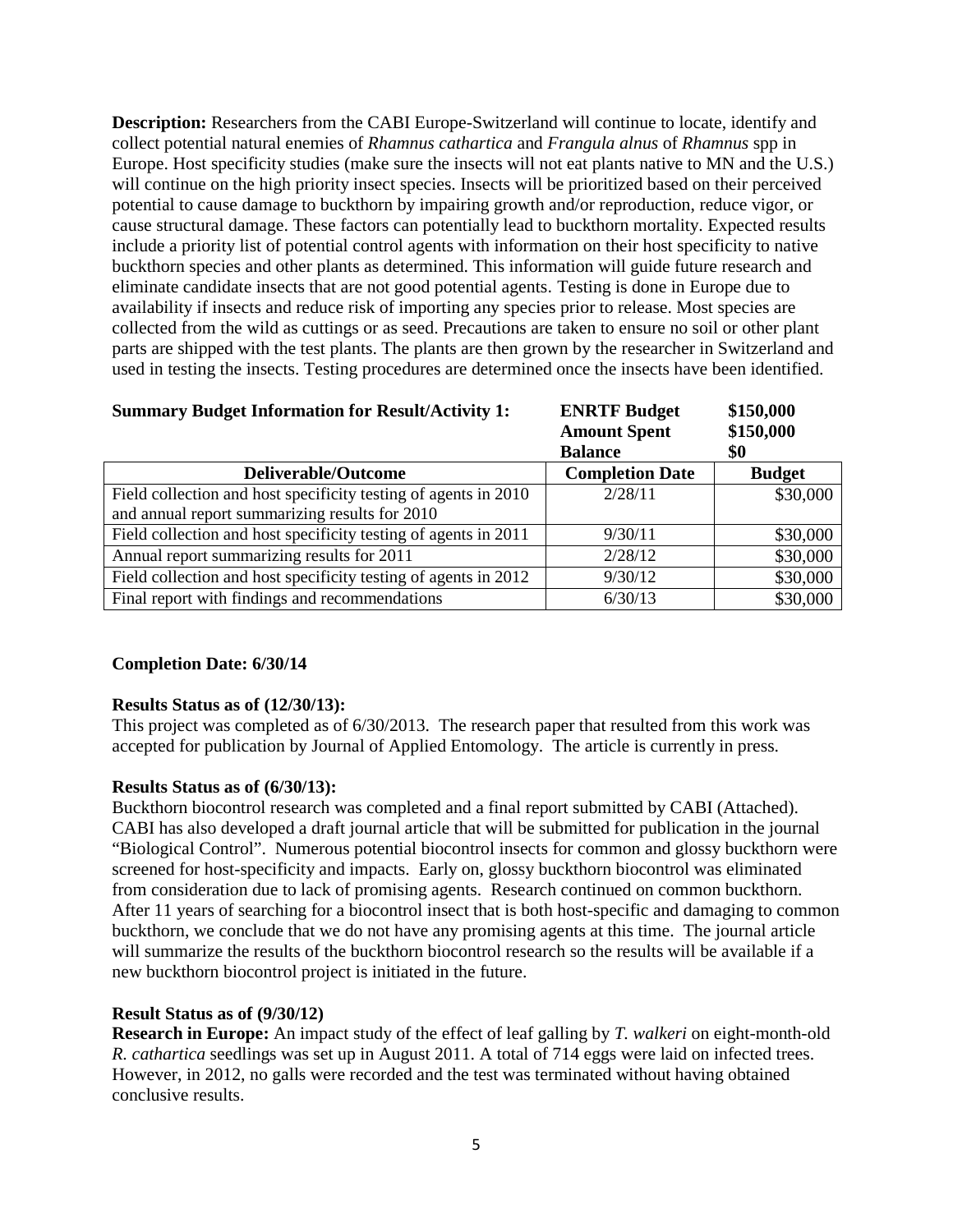Buckthorn biocontrol research projects were completed; work now focuses on writing the results and conclusions. CABI submitted their final report to MN DNR in September 2012. There is low potential for the remaining potential biocontrol insects to provide control of buckthorn. The psyllid species may be implicated in the spread of the phytoplasma (a type of plant disease) witches'-broom of buckthorn. Many buckthorn plants in Europe have the phytoplasma, but show no symptoms. There is no evidence that the buckthorn phytoplasma is present in the US. This possibility of a biocontrol agent spreading a phytoplasma that is not already present in the US makes it unlikely that the insects would gain approval for release. The remaining biocontrol insects, the seed feeding midges, proved too difficult to work with in a lab setting. The researchers could not obtain reproductive trees of buckthorn species, so therefore could not pollinate female buckthorn flowers or synchronize fruit development with midge oviposition and larval development. Without fruits of buckthorn species, the researchers could not screen the midges as to their host specificity.

Due to the difficulties surrounding currently studied agents and the low probability of finding additional potential agents, it has been decided that buckthorn biocontrol research will not be pursued into the future. The lead researcher will write up the final results of the buckthorn biocontrol research project for publication.

# **Result Status as of (2/28/12)**

## **Research in Europe:**

- In Europe, *R. cathartica* trees were found to be infected with '*Candidatus* Phytoplasma rhamni' at almost all surveyed localities, although the presence of witches' broom symptoms were not observed. Phytoplasma was not detected in any of the other *Rhamnus* species analyzed, which suggests a very specific host association of this phytoplasma with its plant host.
- *Trichochermes walkeri* proved to be infected with '*Ca.* Phytoplasma rhamni' at a very high rate in almost all sampled localities. However, *T. walkeri* infection with phytoplasma only shows that this psyllid is acquiring the phytoplasma during feeding on infected plants, but not a capability to re-inject the phytoplasma during feeding. The latter will be tested in transmission trials that were started in 2011 and will be completed in 2012.
- Researchers did not find evidence of negative plant-soil feedback by mature *R. cathartica* on conspecifics that could explain low seedling numbers of *R. cathartica* in the native range.

# **Research in the US:**

Sixty buckthorn plants throughout Minnesota and the Midwest were sampled and tested for the presence of the buckthorn phytoplasma disease '*Candidatus* Phytoplasma rhamni'. None of the samples were found to be positive for the phytoplasma.

### **Result Status as of (9/30/11) Research in Europe:**

- 100 *T.walkeri* adults were collected in Serbia from *Rhamnus cathartica* trees which had known to be infected with '*Ca.* Phytoplasma rhamni'. A phytoplasma transmission experiment was set up to see if those insects can infect non-infected trees.
- A study was initiated on the potential impact of *T. walkeri* on young buckthorn plants.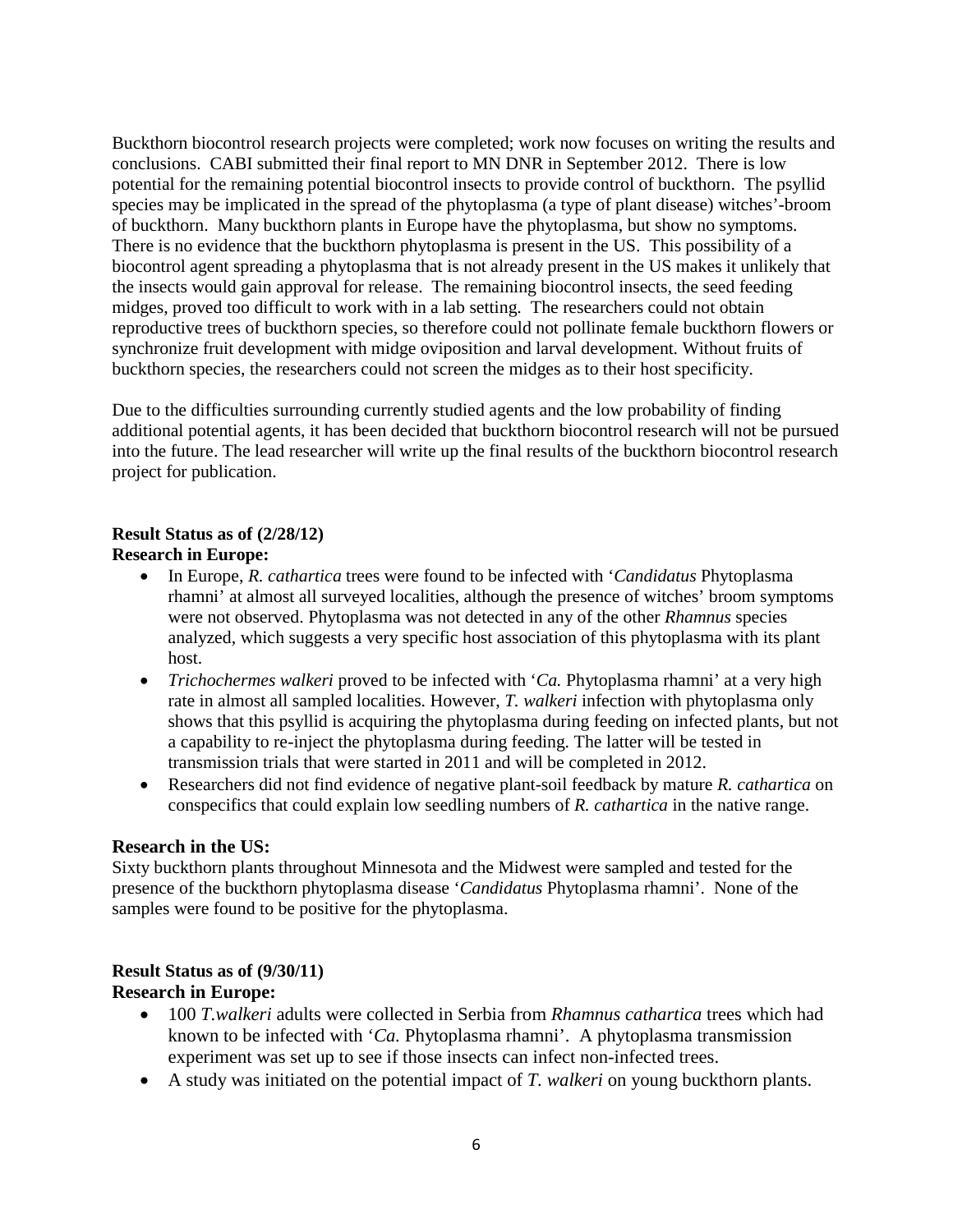- About 30 adults of *W. krumbholzi* were collected, but none of the lab's potted *R. cathartica* flowered or fruited, thus no oviposition tests could be carried out. Researchers suggest discarding *W. krumbholzi* from the list of potential agents.
- An experiment was established to test the hypothesis that seed and seedling mortality of *R. cathartica* in Europe is affected by negative plant–soil feedbacks.

**Research in the US:** The presence of the phytoplasma in the potential biocontrol agent *T. walkeri* raises questions about the possibility of using this agent for biocontrol. It is not known if the phytoplasma is present in North American populations of buckthorn, but this is necessary information to assess the potential for *T. walkeri* as a biocontrol agent. Researchers at the University of Minnesota conducted a preliminary survey for this phytoplasma in Minnesota and coordinated with partners in other states to have them send in buckthorn samples for laboratory analysis. The results of the lab testing are not available at this time.

**Result Status as of (02/28/11):** The 2010 annual report will be submitted March 2011. '*Candidatus* Phytoplasma *rhamni*' is a witches'-broom disease of European buckthorn (*Rhamnus cathartica*). Phytoplasmas are non-culturable, insect-transmitted, wall-less bacteria. In 2009, the presence of '*Candidatus* Phytoplasma *rhamni*' was detected in the adults of the potential biocontrol insect *Trichochermes walkeri* (a sap-sucking psyllid) in two locations in Switzerland. Psyllids may be vector for transmitting the virus. The biology and transmittal of the phytoplasma is not well understood. Additional research on the phytoplasma and *T. walkeri* is necessary to assess whether *T. walkeri* is still viable as a potential biocontrol insect for buckthorn in the United States.

In 2010, CABI researchers sampled trees (*R. cathartica*, other *Rhamnus* species, *Frangula alnus*) and insects (*T. walkeri*) in a number of sites within five countries in Western Europe for the detection of the phytoplasma '*Candidatus* Phytoplasma *rhamni*'. The phytoplasma was detected in *R. cathartica* samples at several sites in all countries surveyed, except for Montenegro, but not in any of the other *Rhamnus* species sampled or in *F. alnus*. The researchers did not observe symptoms of the witches' broom disease and cannot associate the presence of the phytoplasma with any particular symptoms in the trees. A high rate of phytoplasma has been found at the two sites where the positive *T. walkeri* samples had been collected in 2009. The psyllid *T. walkeri* samples collected in 2010 are being analyzed and results will be available by the end of March 2011.

In preparation for continued host specificity testing of the gall midge *Wachtiella krumbholzi*, CABI researchers collected buckthorn fruits attacked by the gall midge. They can use these insects for host-specificity testing. Additionally, CABI researchers collected mature fruits and seeds of *R. cathartica* in Europe to be used in a plant-soil feedback study. This study may identify other potential biocontrol agents and help explain why buckthorn is held in check in Europe. They have also done germination experiments in order to prepare for this soil feedback study.

#### **Final Report Summary:**

Biological control of common buckthorn (*Rhamnus cathartica*) research focused on assessing the feasibility of using the psyllids *Trichochermes walker*, *Cacopsylla rhamnicola*, and *Trioza rhamni* and the seed-feeding midge *Wachtiella krumbholzi* as biological control agents, determining the biology and transmittal of the witches broom disease '*Candidatus* Phytoplasma rhamni' which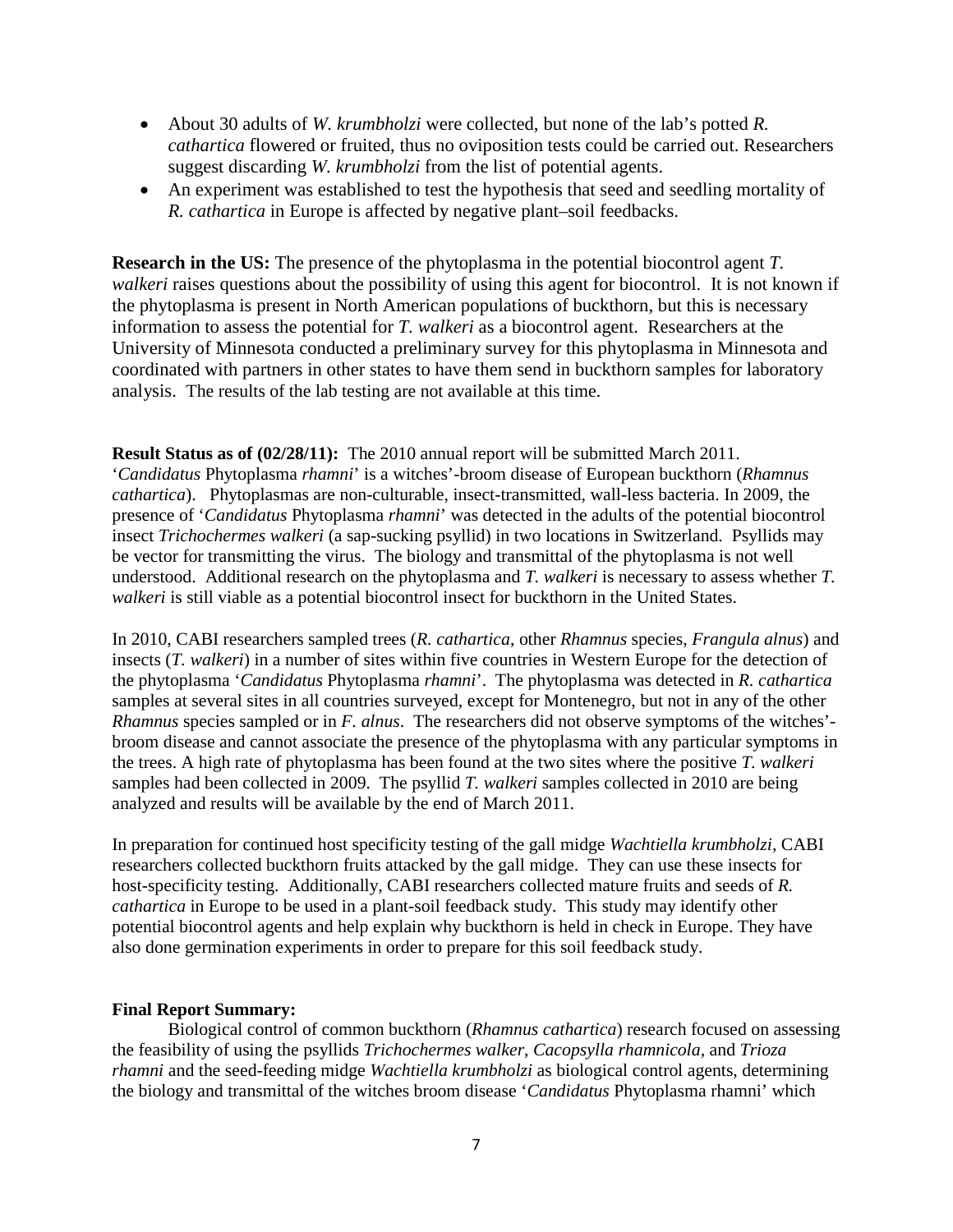was found to be present in the psyllids, and determining the causes of the high levels of seedling mortality and post-dispersal seed mortality of common buckthorn observed in Europe as compared to North America.

While research indicated the three psyllid species were host-specific to common buckthorn, there were two issues that complicated their use as biocontrol insects. There was the potential that the psyllids could bring the buckthorn witches broom disease ('*Ca.* Phytoplasma rhamni') to the United States. It was also not clear that the psyllids could cause enough damage to common buckthorn to be an effective control agent.

Little was known about 'Ca. Phytoplasma rhamni' so additional research was necessary. In Europe, common buckthorn trees were found to be infected with '*Ca.* Phytoplasma rhamni' at almost all surveyed localities, confirming previous reports of host association of this phytoplasma with common buckthorn*,* although the presence of witches' broom symptoms were not observed. The phytoplasma was not detected in any of the other *Rhamnus* species analyzed, which suggests a very specific host association of this phytoplasma with its plant host, and also a very specific relationship between the insect vector of the pathogen and its host plant. Work on '*Ca.* Phytoplasma rhamni' in North America was carried out by Dr. Roger Becker and Dr. Dimitre Mollov, University of Minnesota, St Paul, USA. '*Ca.* Phytoplasma rhamni' was not detected in 75 *R. cathartica*  populations from North America suggesting either that the phytoplasma has not been introduced in the exotic range of its host plant, or that the absence of a suitable vector for phytoplasma propagation constrained its establishment in North America. *Trichochermes walkeri* proved to be infected with '*Ca.* Phytoplasma rhamni' at a very high rate in almost all sampled localities. Transmission trials strongly suggest that *T. walkeri* is not a vector of '*Ca.* Phytoplasma rhamni'. *Trichochermes walkeri*  acquires the phytoplasma during feeding on infected plants, but it is not capable of re-injecting the phytoplasma during feeding. The phytoplasma was also found in *Cacopsylla rhamnicola* and *Trioza rhamni* although the role they play in spreading the phytoplasma is not clear.

An impact study of the effect of leaf galling by *T. walkeri* on eight-month-old *R. cathartica*  seedlings was set up in August 2011. A total of 714 eggs were laid on infected trees. However, in 2012, no galls were recorded and the test was terminated without having obtained conclusive results.

The seed-feeding midge *W. krumbholzi* was found at most common buckthorn (*R. cathartica*) sites where searched. Midge larvae have also been discovered in the fruits of rock buckthorn (*R*. *saxatilis* ssp. *tinctorius*) at one site in Serbia, where common buckthorn also occurs. Based on the mitochondrial COI (cytochrome c oxidase) gene, midges from common buckthorn (*R. cathartica*) and *R. saxatilis* ssp. *tinctorius* are clearly two closely related but distinct species. This further confirms the likely high degree of host specificity of *W. krumbholzi.* CABI was unable to do hostspecificity testing since they did not succeed in obtaining reproducing trees of the host, *R. cathartica,*  when grown in pots or fruiting trees of other test species. CABI finds it will not be feasible to successfully screen *W. krumbholzi* in the near future. Without host-specificity testing, *W. krumbholzi* could not be approved for release.

A study found no evidence of negative plant–soil feedback by mature *R. cathartica* on conspecifics that could explain low seedling numbers of *R. cathartica* in the native range. There was however a positive plant–soil interaction in the rate of seedling emergence. A small difference in the number of days to seedling emergence probably explains most of the variation in seedling growth.

Due to the difficulties surrounding currently studied agents and the low probability of finding additional potential agents, it has been decided that the project will be stopped and we conclude that there are not suitable biological control insects for *R. cathartica* at this time.

**Result/Activity 2:** Introduction and evaluation of Garlic Mustard biological control agents in MN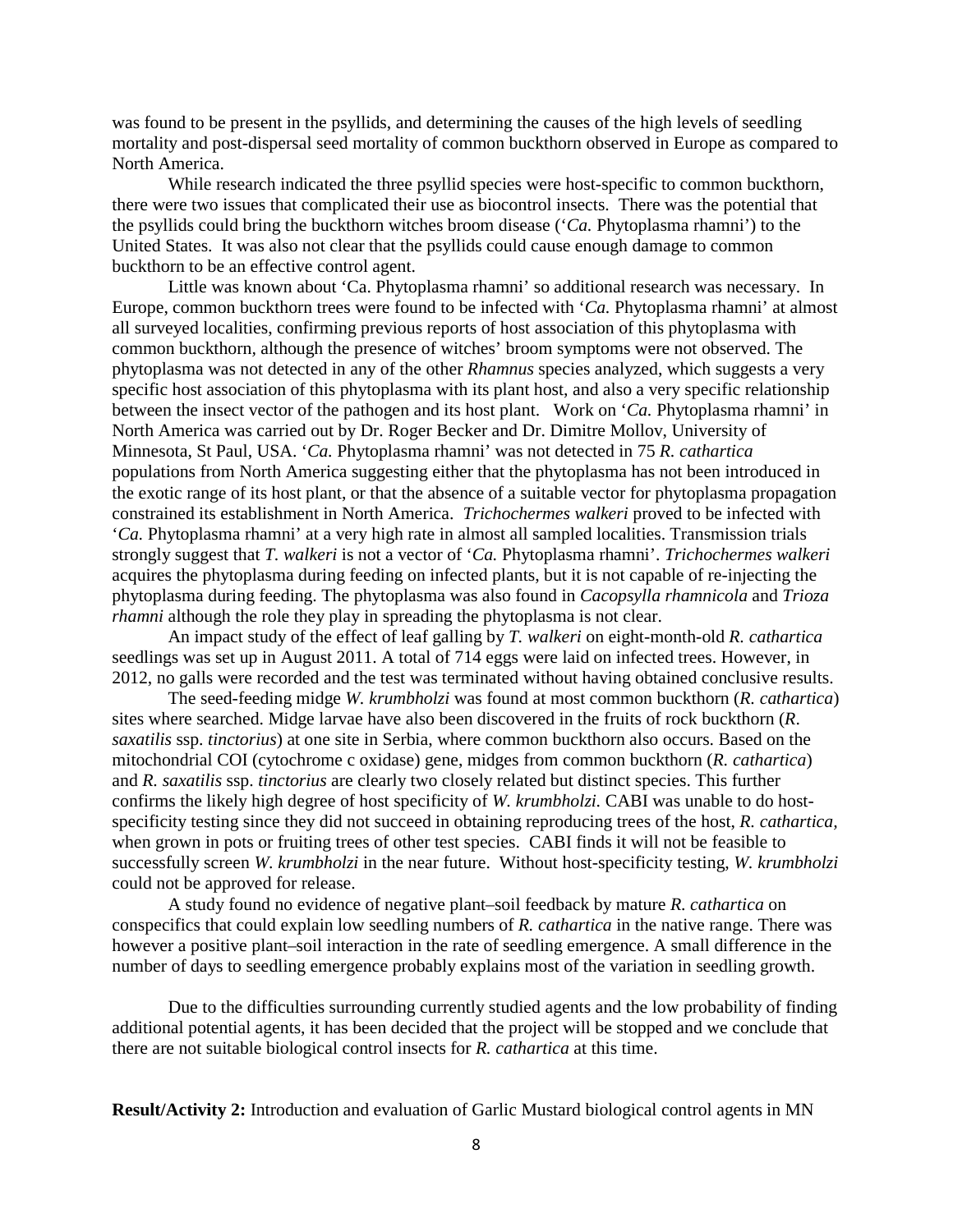**Description:** Activities will include selection of potential release sites, collection of pre-release plant community data, development of rearing methods for control agents, introduction of control agents and initial evaluation of establishment of agents. In anticipation of biological control agents becoming available for garlic mustard, 12 field sites have been selected in different habitat types to implement a biological control program in Minnesota. At these chosen sites, we will continue to collect data on the abundance of both garlic mustard and native plants prior to release, to establish a baseline for assessing the long-term impact of introduced biological control insects. Work will also take place to develop rearing methods for control agents. Once biological control insects are introduced, we will evaluate insect establishment and plant community response to the biological control.

| <b>Summary Budget Information for Result/Activity 2:</b> | <b>ENRTF Budget</b> | \$150,000 |
|----------------------------------------------------------|---------------------|-----------|
|                                                          | <b>Amount Spent</b> | \$150,000 |
|                                                          | <b>Balance</b>      | \$0       |

| <b>Deliverable/Outcome</b>                     | <b>Completion Date</b> | <b>Budget</b> |
|------------------------------------------------|------------------------|---------------|
| Introduction of first biological control agent | 2/28/11                | \$20,000      |
| Monitor release sites; implement rearing       | 9/30/11                | \$40,000      |
| Insect rearing protocol completed              | 2/28/12                | \$30,000      |
| Monitor release sites; implement rearing       | 9/30/12                | \$40,000      |
| Final report with findings and recommendations | 6/30/13                | \$20,000      |

### **Completion Date: 6/30/14**

### **Results Status as of (12/30/13):**

A contract was written with the University of Minnesota for the balance of the funds remaining. Monitoring of garlic mustard plots was conducted in October 2013. Data was entered and submitted.

At the annual meeting of the Technical Advisory Group for Biological Control Agents of Weeds (TAG) group in June, 2013, it was recommended that we include additional Threatened and Endangered (T and E) plants on the Federal list of Threatened and Endangered Species in our test plant list for the potential crown-boring bicontrol insect, *Ceutorhynchus scrobicollis.* There are currently 35 T and E and 7 candidate species in the Brassicaceae family that are listed by the USFWS. To further define the host specificity of *C. scrobicollis*, 7 T and E, one candidate and 6 surrogate species have been identified for further testing. The surrogate species represent T and E species which cannot be tested directly since seed are not available. When we selected surrogates for testing, taxonomically related species were chosen with similar life histories, habitats or ranges as the listed species. With the addition of these Brassicaceae species, we will have tested T and E, candidate species or surrogates from all of the Brassicaceae genera on the USFWS Federal List of Threatened and Endangered Species.

In October, 2013, we submitted a "Proposed Supplemental Test Plant List" based on reviewers' concerns arising from our TAG petition, as well as comments received from the June 2013 TAG meeting. We anticipate a TAG response to our supplemental test plant list in the spring of 2014.

### **Results Status as of (6/30/13):**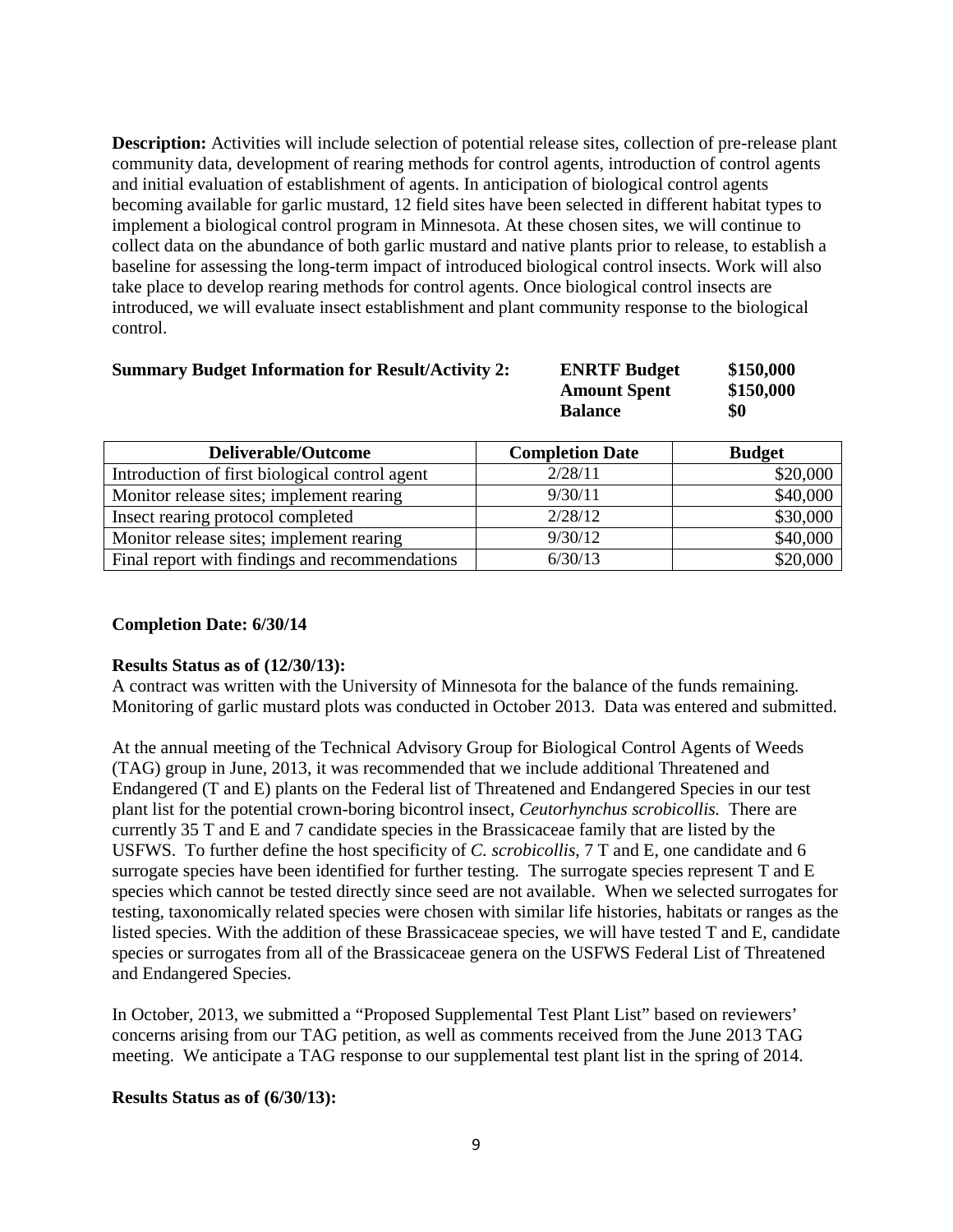Garlic mustard field monitoring was conducted in October 2012 and June 2013. Lab experiments were conducted to develop the most efficient and consistently reliable methods to rear *C. scrobicollis* from garlic mustard plants. *Ceutorhynchus scrobicollis* has been successfully reared on caged garlic mustard plants in a growth chamber by alternating growth chamber temperatures and photoperiods to mimic natural conditions in its native range. In Germany, *C. scrobicollis* produces one generation per year and F-1 adults emerge in late May. Simulating a three-month summer aestivation period, followed by a week of fall, and three weeks of winter resulted in optimum levels of oviposition. After receiving shipments of *C. scrobicollis* from Europe, it will be necessary to rear a minimum of one generation in a containment facility to ensure that the endoparasitoid, *Perilitus conseutor*, is not introduced along with adult *C. scrobcollis*. A method was developed to rear parasitoid-free *C. scrobicollis.* A bill is expected from U of M after June 30, 2013. At that point, we will write a contract with the University of MN for the remaining fund amount.

In May and June 2013 we received communication from the USDA APHIS Technical Advisory Group regarding the petition for release of *C. scrobicollis*. The petition was rejected based on the desire to see additional Threatened and Endangered mustard species undergo host-specificity testing. Dr. Katovich and Dr. Becker will work with the US Fish and Wildlife Service on developing a list of species to be tested and obtaining the seeds. At this time, we do not know the final number of additional species that need to be tested, but it appears that it will be fairly small as many of the species have already been tested. The TAG chair indicated that there was strong support for *C. scrobicollis* as garlic mustard biocontrol, but that the additional host-specificity testing was necessary. We will work with TAG and USFWS to obtain an agreed upon list of species to be tested and work with them to obtain seeds.

### **Result Status as of (9/30/12)**

There has been no notification from the USDA Technical Advisory Group (TAG) as to the status of the petition for the release of *Ceutorhynchus scrobicollis* as a biological control insect for garlic mustard.

Garlic mustard monitoring data was collected from all 12 sites in June 2012. Data has been entered and research analysis is beginning. Among all 240 plots, the mean garlic mustard percent cover was 19%. Garlic mustard seedling density averaged 74 seedlings/ $m^2$  and garlic mustard adult density averaged 12 adults/ $m^2$ .

Work continues on updating and revising a manual for propagating garlic mustard and rearing *C. scrobicollis*. Progress has been made in establishing rearing methods for the biocontrol insects. In Europe, *C. scrobicollis* adults emerging in the spring require a summer aestivation period before adult females are able to lay eggs. Researchers conducted a study to determine the minimum length of summer aestivation required for adult females to reach maturity and lay eggs when reared in growth chambers in the containment facility. By using the shortest length of aestivation required, insects can be reared more quickly and then more can be produced over time. Results showed that total numbers of eggs per leaf were highest with the standard 3 month aestivation period as opposed to the 1 or 2 month aestivation periods.

Rearing *C. scrobicollis* in the containment facility has not been reliable and researchers have not been able to consistently rear adults on garlic mustard plants. Since *C. scrobicollis* pupate in the soil, it is possible that pupae had low rates of survival in the soil mixes used to propagate garlic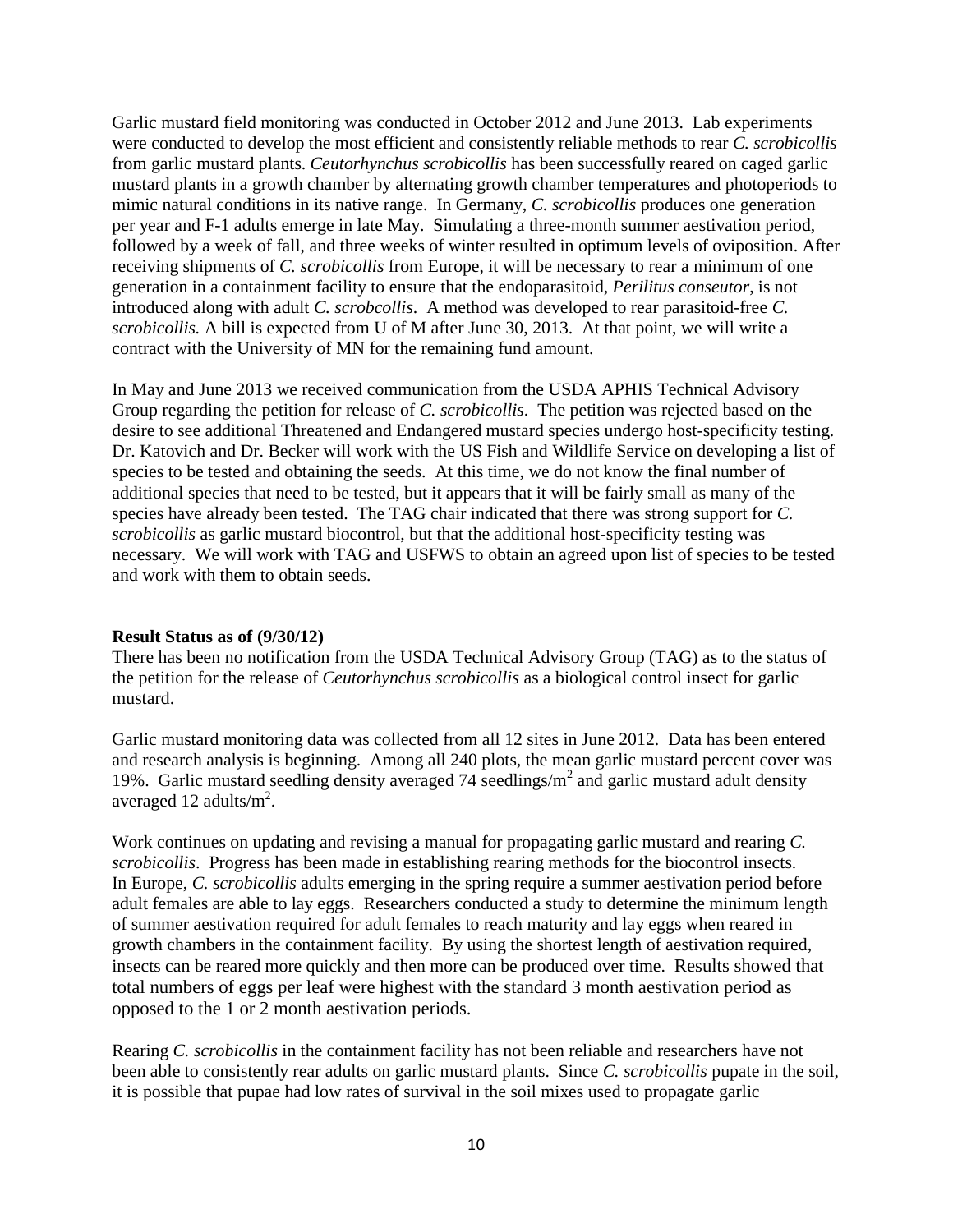mustard. For this reason, researchers tested whether the addition of 3 to 4 cm of a standard greenhouse soil mix added to the top of a soil-less greenhouse mix would affect the number of *C. scrobicollis* adults emerging from garlic mustard soils. The results of the study showed a significantly greater number of F1 adults emerged from plants with 3 to 4 cm of greenhouse soil mix placed over the soil surface. The conclusion was that the addition of greenhouse soil can aid in *C. scrobicollis* pupal survival. For future *C. scrobicollis* rearing efforts, soil will be added to the top of the peat-based mix prior to placing adults on garlic mustard plants.

#### **Result Status as of (2/28/12)**

There has been no notification from the USDA Technical Advisory Group (TAG) as to the status of the petition for the release of *Ceutorhynchus scrobicollis* as a biological control insect for garlic mustard.

Garlic mustard monitoring data was collected in October 2011 at all 12 sites. Data was entered and data analysis of the 2011 data has begun. For the 12 sites, the average percent cover of garlic mustard in June 2011 ranged from 6% garlic mustard cover at the lowest cover site to 65% garlic mustard cover at the highest cover site. Average garlic mustard cover at the sites in October 2011 ranged from 0% to 13% cover of garlic mustard. For the 12 sites, the average density of adult stems of garlic mustard ranged from 1-40 stems/ $m<sup>2</sup>$  in June 2011, the average density of garlic mustard seedlings ranged from 46-655 seedlings/ $m^2$  in June 2011, and the average density of garlic mustard rosettes ranged from 0-58 rosettes/ $m^2$  in October 2011.

#### **Result Status as of (9/30/11)**

The petition for release of the garlic mustard biocontrol insect *Ceutorhynchus scrobicollis* was submitted to the USDA Technical Advisory Group (TAG) on Sept. 8, 2011. At this time no insects are approved for garlic mustard biocontrol release. We await the recommendation from TAG. From March-September 2011, work continued to focus on monitoring garlic mustard plots. Data was collected on the 12 permanent garlic mustard monitoring plots in June 2011. 2011 data has been collected and entered, but has not been analyzed.

Results of garlic mustard monitoring in 2010 showed that garlic mustard population density in 2010 was similar to previous years in showing high variability among sites. Garlic mustard is decreasing at two sites which have received management (Luce Line and Pine Bend Bluffs). At Luce Line, herbicide applications have resulted in a decrease in garlic mustard. At Pine Bend Bluffs, cutting trees and converting the site from a forest to savannah has resulted in a decrease in garlic mustard. A common pattern for other garlic mustard sites is for cycling where one life stage (seedling or adult) to dominate in any given year, then the next year, the other life stage dominates. In 2010, three sites showed strong population cycling with the sites alternating between being dominated by the seedling/rosette  $1<sup>st</sup>$  year life stage in one year and then dominated by the adult  $2<sup>nd</sup>$  year life stage the next. Three sites showed some cycling, but not consistently. These sites had declines in adult plants in 2009, followed by an increase in 2010. Three sites had increasing garlic mustard from 2005-2008, but now the populations are beginning to cycle and hold steady. One site is showing a decline in garlic mustard.

#### **Result Status as of (02/28/11):**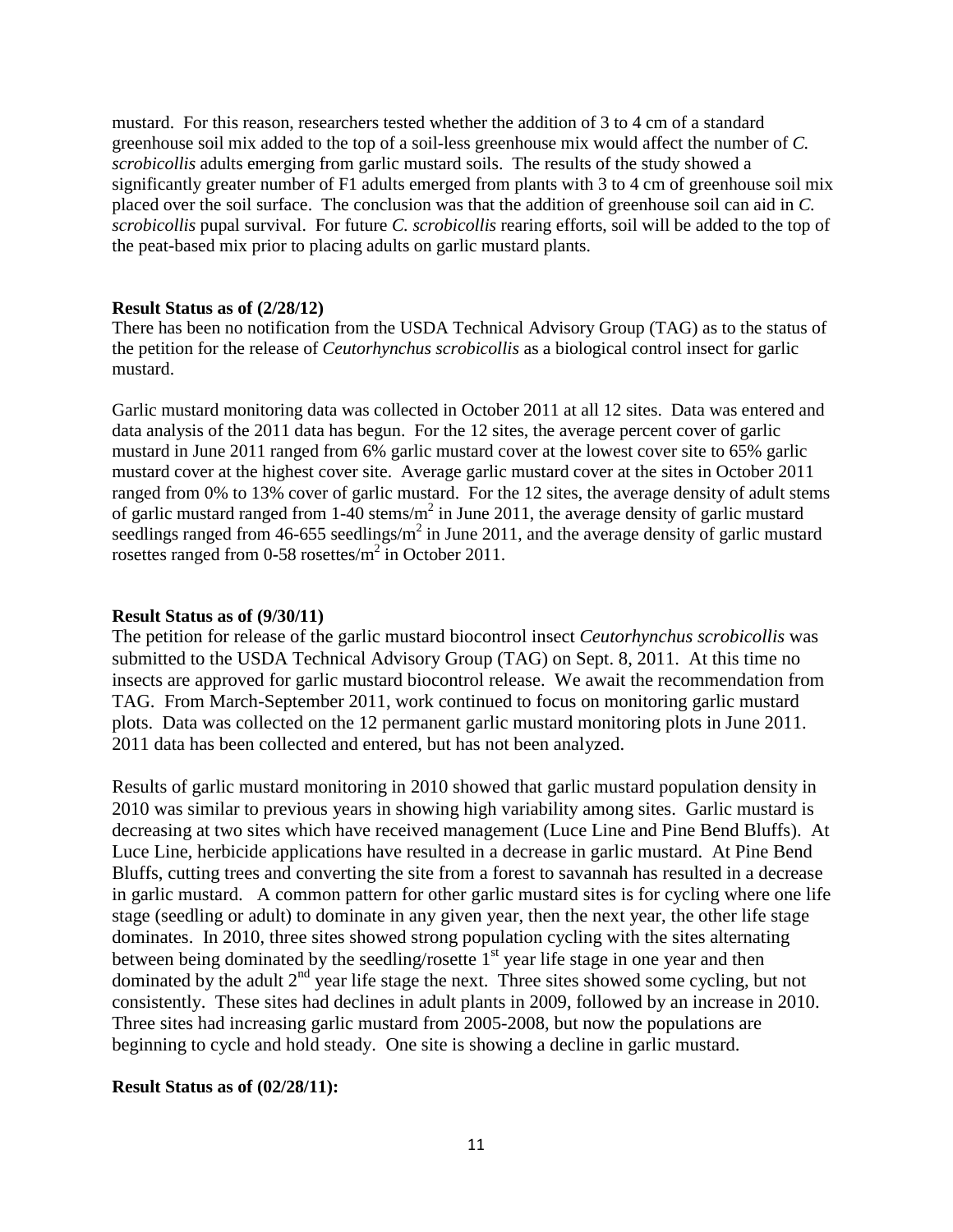A contract was written with the University of Minnesota to carry out the LCCMR funded research on garlic mustard in fall 2010. The main goal was to continue monitoring established permanent plots to monitor garlic mustard populations in anticipation of biological control insect release. From 2005-present, monitoring sites have been surveyed twice yearly with data collected on garlic mustard population density, percent cover, insect damage, and heights and numbers of siliques of the second year plants. In October 2010 data was collected on the garlic mustard monitoring plots. Monitoring data from June and October 2010 is being analyzed and summarized. No biological control agents have been approved for release in the US at this time.

### **Final Report Summary:**

Four *Ceutorhynchus* weevil species are being studied to determine their suitability as biological control agents for garlic mustard. Petitions for release have been submitted to the USDA-APHIS Technical Advisory Group (TAG) starting in 2008, but TAG has requested additional host-specificity testing over time. No biological control insects for garlic mustard have been approved for release as of 2014.

In order to develop *C. scrobicollis* as a biocontrol agent for garlic mustard, it was necessary to design reliable and consistent methods to rear the weevils. Studies were conducted to develop mustard propagation methods and *C. scrobicollis* rearing protocols in our High Containment facility the University of Minnesota in anticipation of permission to release *C .scrobicollis* into the field for the biocontrol of garlic mustard. The experiments that were conducted allowed the development of efficient and consistently reliable methods to rear *C. scrobicollis* from garlic mustard plants.

A second focus of research for this report has been monitoring garlic mustard populations in Minnesota to collect pre-release data so efficacy of biocontrol can be measured once insects are released. Long-term monitoring shows that garlic mustard populations can fluctuate widely from year to year. To monitor garlic mustard populations we used a nationally standardized protocol in which data is collected on garlic mustard population density and cover, garlic mustard plant heights and silique (seed pod) production, insect damage to garlic mustard, the cover of the associated plant community, and litter cover. Twenty permanent  $0.5m<sup>2</sup>$  monitoring plots were established at 12 sites throughout Minnesota. Data was collected each June and October from 2005 to 2013. Nine years of monitoring data show that garlic mustard is currently experiencing very little herbivory in Minnesota and that garlic mustard populations can vary considerably from year to year. As of 2013, garlic mustard is still present in almost all of the plots. Garlic mustard cover is negatively correlated with cover of other species.

# **V. TOTAL TRUST FUND PROJECT BUDGET:**

**Contract Services: \$300,000** (CABI for buckthorn research; and Univ. of MN for garlic mustard implementation)

# **TOTAL ENRTF PROJECT BUDGET: \$300,000**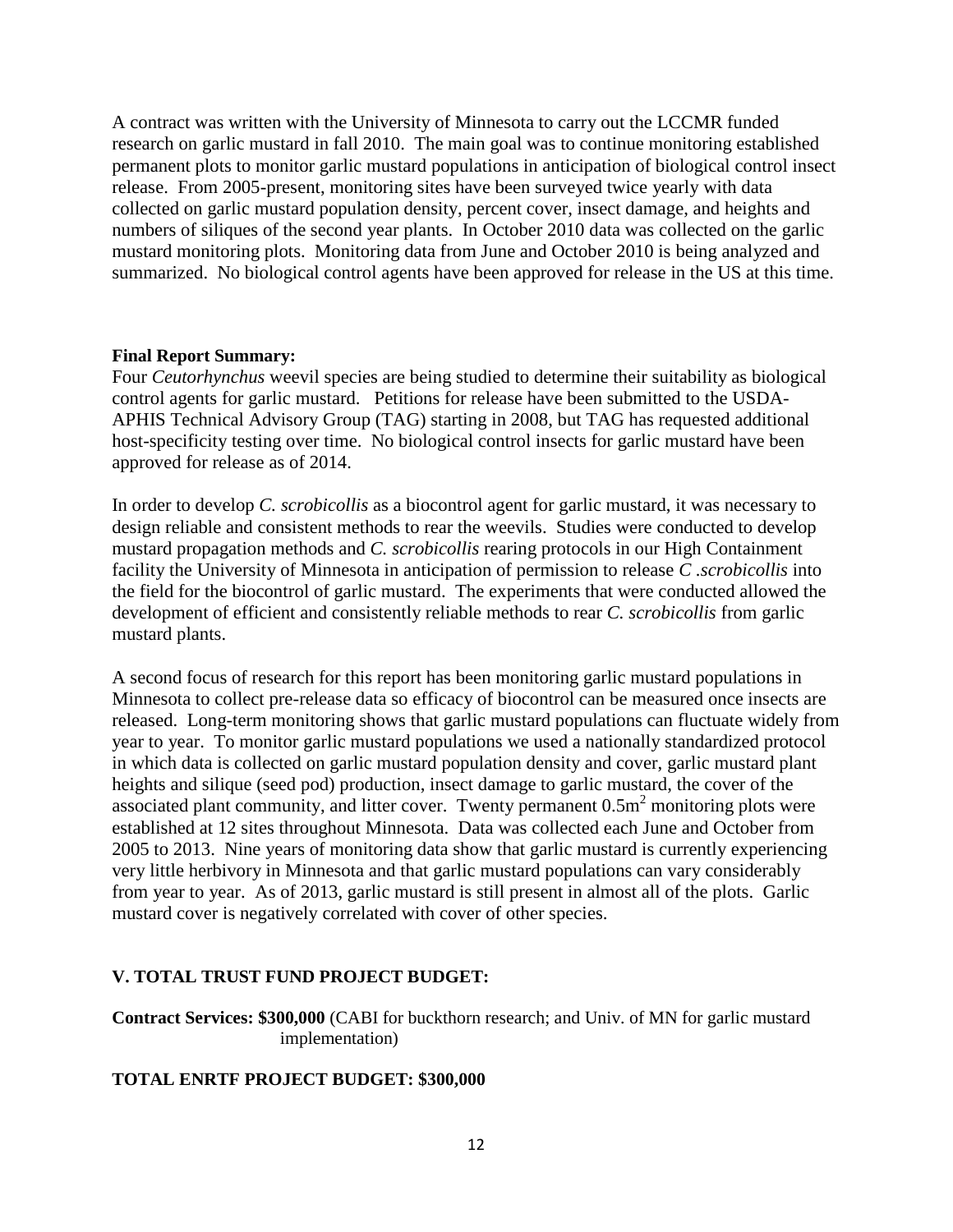## **VI. PROJECT STRATEGY:**

## **A. Project Partners:**

Dr. Andre Gassmann, CABI Europe-Switzerland, Delemont, Switzerland will be under contract to continue the ongoing buckthorn research (\$150,000). CABI has been working on buckthorn biological control since 2001. CABI is responsible for research on purple loosestrife bio-control agents and many leafy spurge bio-control agents that are currently used in the U. S. and Canada.

Drs. David Ragsdale, Roger Becker and Elizabeth Stamm Katovich, University of Minnesota, will carry out garlic mustard biological control research under contract (\$150,000). This amount may change based on future role of Minnesota Department of Agriculture; see below). Drs. Becker and Ragsdale will spend 5% and of their time on this project. Dr. Katovich will spend 60% of her time on garlic mustard.

Monika Chandler, MN Department of Agriculture, will work closely with DNR staff to rear biological control agents and implement evaluations of garlic mustard biological control in the field. Ms. Chandler will spend 5% of her time (in-kind) on this project.

### **B. Project Impact and Long-term Strategy:**

Development and implementation of biological control for buckthorn could take up to ten years. This research will determine whether there are suitable bio-control agents, whether further research into these potential agents is warranted, and make recommendations for future work. If potential control agents are found, further research would be needed to continue screening the insects to ensure they are host specific and won't feed on other plants. Several insects for garlic mustard control are near completion of host specificity testing and one or more species are expected to be approved for introduction in the United States in 2010. Our time will be spent over the next 5-7 years evaluating the success of the insects introduced. Both European buckthorn and garlic mustard biological control efforts will follow research processes similar to those used for highly successful purple loosestrife and leafy spurge programs that have been funded through the LCCMR process.

### **C. Other Funds Proposed to be Spent during the Project Period:**

An estimated \$3,500 in-kind directly related to this project (e.g. general fund-supported project manager staff time) is expected to be contributed to this project (but not tracked for reporting purposes). Approximately \$42,000 in Department Operations and Division Support charges accruing to this project will be covered by Division general funds or other eligible Division funds (see Attachment B.)

Buckthorn related spending: The Department of Natural resources will contribute approximately \$30,000 in additional funding towards this project.

### **D. Past Spending:**

Buckthorn related spending: The DNR spent \$20,000 in 2001 to initiate research on buckthorn bio-control. The DNR received \$125,000 from the U.S. EPA (2001-2005) to continue the buckthorn research. LCMR funding \$109,000 (2003) and \$110,000 (2005) recommended funding along with an additional \$30,000 from the United States Fish and Wildlife Service (through Minnesota Department of Natural resources) is being used to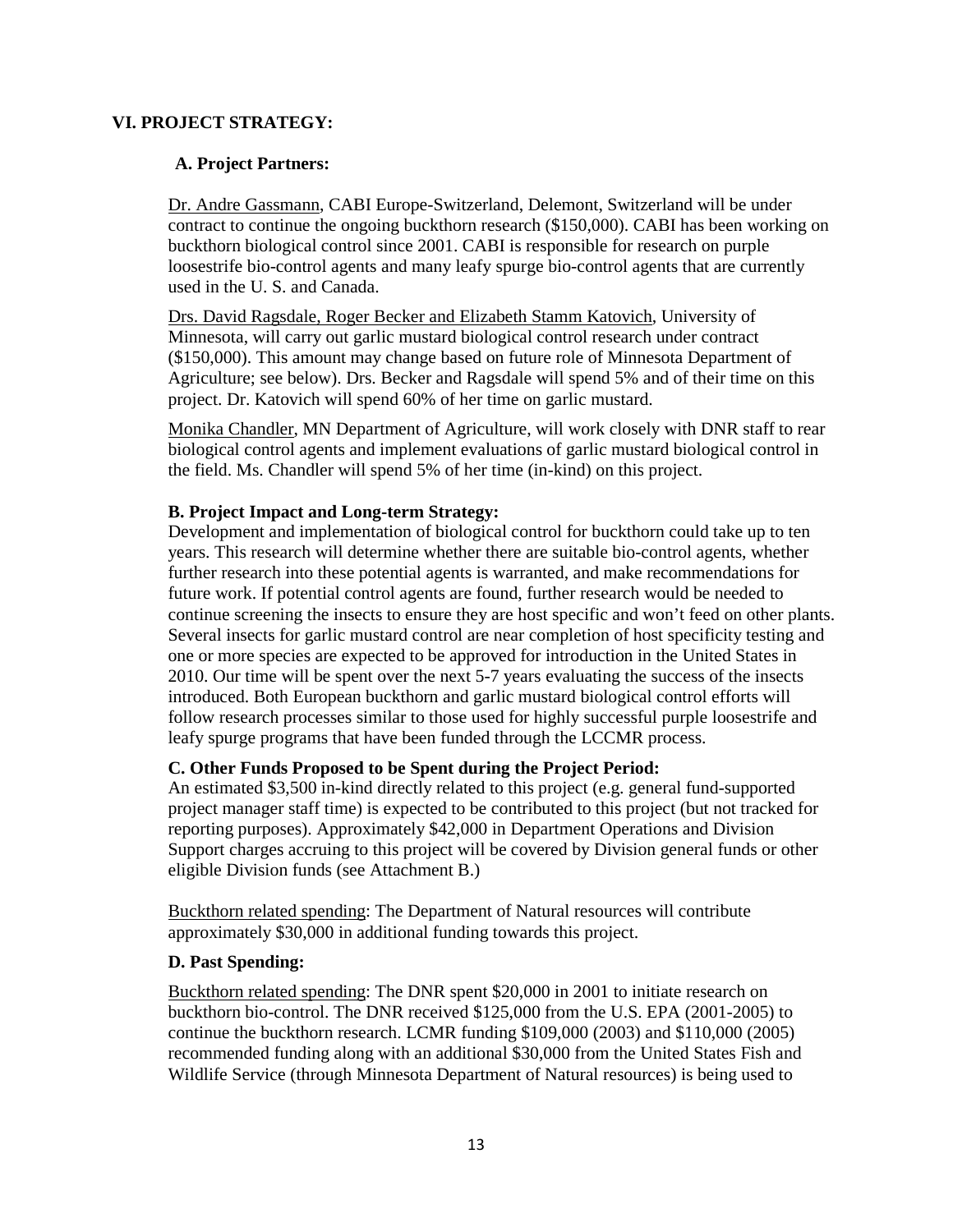continue this research. The Department of Natural Resources contributed an additional \$30,000 in 2007.

Garlic mustard related spending: The DNR spent \$25,000 in 1999 supporting garlic mustard biological control research. Between 2002 and 2008, the DNR received \$265,000 from the U.S.D.A.-Forest Service to continue host specificity testing of garlic mustard agents. LCCMR funded \$90,000 (2005) and 135,000 (2007) for garlic mustard research.

**VII. DISSEMINATION**: It is expected that the results of this project will be published in peerreviewed scientific journals and also in special publications and newsletters. Results also will be presented at national, regional and state scientific meetings to peers in the field, as well as to resource managers and planners who will use the results of this project.

# **Buckthorn biological control research has been disseminated in the following ways:**

*Peer reviewed journal publication (pdf attached):*

• Gassmann, A. and I. Tosevski. 2014. [Biological control of Rhamnus cathartica: is it feasible?](http://onlinelibrary.wiley.com/doi/10.1111/jen.12104/abstract)  [A review of work done in 2002–2012.](http://onlinelibrary.wiley.com/doi/10.1111/jen.12104/abstract) Journal of Applied Entomology 138: 1-13.

# *CABI Report Summary (pdf attached):*

• Gassmann, A., A. Leroux, M. Bennett, M. Penic, N. Haefliger, R. Eschen, J. Jović and I. Toševski. 2012. Report 2010–12: Biological control of common buckthorn, *Rhamnus cathartica*. CABI Europe-Switzerland. CABI Ref: VM01730.

*Poster presentations at conferences:*

- Gassman, Andre, Laura C. Van Riper\*, and Luke C. Skinner. Conclusions from 11 Years of Buckthorn Biocontrol Research. Ecological Society of America Conference. 4-9 August 2013. La Crosse, WI.
- Gassman, Andre, Laura C. Van Riper\*, and Luke C. Skinner. Conclusions from 11 Years of Buckthorn Biocontrol Research. Upper Midwest Invasive Species Conference. 29-31 Oct 2012. La Crosse, WI.
- Gassman, Andre, Laura Van Riper\*, and Luke C. Skinner. Developing Biological Control for Common and Glossy Buckthorn. Invasive Plants Symposium, Dec. 2011. Milwaukee, WI.
- Gassman, Andre, Laura Van Riper\*, and Luke C. Skinner. Developing Biological Control for Common and Glossy Buckthorn. Minnesota-Wisconsin Invasive Species Conference, 2- 10 Nov 2010. St. Paul, MN.

*Webpage created on MN DNR website:*

• <http://www.dnr.state.mn.us/invasives/terrestrialplants/woody/buckthorn/biocontrol.html>

### **Garlic mustard biological control research has been disseminated in the following ways:** *Peer reviewed journal publication (pdf attached):*

• Becker, R.L., E.J.S. Katovich, H.L. Hinz, E. Gerber, D.W. Ragsdale, R.C. Venette, D.N. McDougall, R. Reardon, L.C. Van Riper, L.C. Skinner, and D.A. Landis. 2013. The Garlic Mustard (*Alliaria petiolata*) Case, What Makes a Good Biological Control Target. The Intersection of Science, Perspectives, Policy and Regulation. pp. 332-339 *In* Proc. XIII International Symposium on Biological Control of Weeds (ISBCW). Sept. 11-16, 2011. Waikoloa, Hawaii. Wu, Yun; Johnson, Tracy; Sing, Sharlene; Raghu, S.; Wheeler, Greg;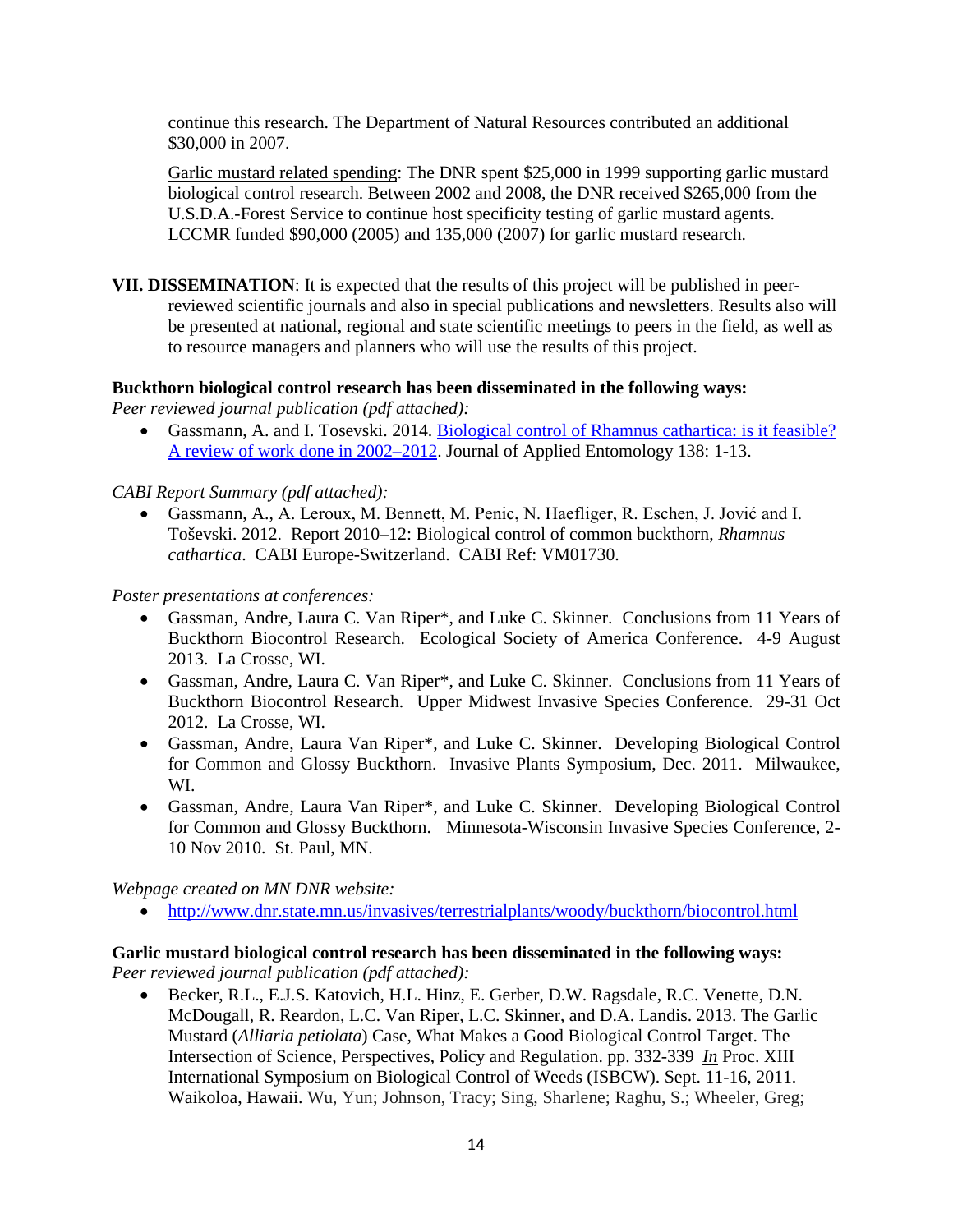Pratt, Paul; Warner, Keith; Center, Ted; Goolsby, John; and Reardon, Richard, Editors. USDA Forest Service, FHTET-2012-07. January 2013. 536 p. <http://www.invasive.org/publications/xiiisymposium/>

# *U.S. Forest Service Technology Transfer document:*

• Becker, Roger, Esther Gerber, Hariet L. Hinz, Elizabeth Katovich, Brendon Panke, Richard Reardon, Mark Renz, and Laura Van Riper. 2013. Biology and Biological Control of garlic Mustard. US Forest Service Forest Technology Enterprise Team publication FHTET-2012- 05. [http://www.fs.fed.us/foresthealth/technology/pdfs/GarlicMustardBiocontrol\\_FHTET-](http://www.fs.fed.us/foresthealth/technology/pdfs/GarlicMustardBiocontrol_FHTET-2012-05.pdf)[2012-05.pdf](http://www.fs.fed.us/foresthealth/technology/pdfs/GarlicMustardBiocontrol_FHTET-2012-05.pdf) [Accessed May 2014].

# *Reports to the Environment and Natural Resources Trust Fund (pdfs attached):*

- Katovich, E.J. and Becker, R.L. 2014. Garlic mustard biological control: Developing biological control insects, working towards field release.
- Van Riper, L.C. and Becker, R.L. 2014. Garlic mustard (*Alliaria petiolata*) monitoring in Minnesota: 2005-2013.

# *Presentations:*

- E. J. S. Katovich. Upper Midwest Invasive Species Conference. November, 2010. St. Paul, MN. Biocontrol of Garlic Mustard and Buckthorn, an Update.
- E. J. S. Katovich. XIII International Symposium on Biological Control of Weeds. September, 2011. Waikoloa, Hawaii. Biological Control of Garlic Mustard, *Alliaria petiolata*, with the Root and Crown- Boring Weevil, *Ceutorhynchus scrobicollis*.
- E. J. S. Katovich. Ontario Invasive Plant Council, Annual General Meeting and Conference. October, 2011. Picton, Ontario. Potential for the Biological Control of Garlic Mustard.
- E. J. S. Katovich. Upper Midwest Invasive Species Conference. October, 2012. La Crosse, WI. Biological Control of Garlic Mustard with a Seed-Feeding Weevil.
- E. J. S. Katovich. Biological Control of Northeastern Weeds-2013 Cooperators Meeting. February, 2013. Trenton, New Jersey. Garlic Mustard Biocontrol: Current Status and Future Directions.
- E. J. S. Katovich. Technical Advisory Group For the Biological Control of Weeds, Annual Meeting. June, 2013. Washington, D.C. *Ceutorhynchus scrobicollis* as a Potential Biocontrol Agent of Garlic Mustard, *Alliaria Petiolata.*
- E. J. S. Katovich. University of Minnesota, guest lecturer for AGRO 4505: Biology, Ecology and Management of Invasive Plants. Biological Control of Invasive Plants. 2010-2014.
- **VIII. REPORTING REQUIREMENTS:** Periodic work program progress reports will be submitted not later than February 2011, September 2011, February 2012, September 2012, June 2013, and December 2013. A final work program report and associated products will be submitted by June 30, 2014.